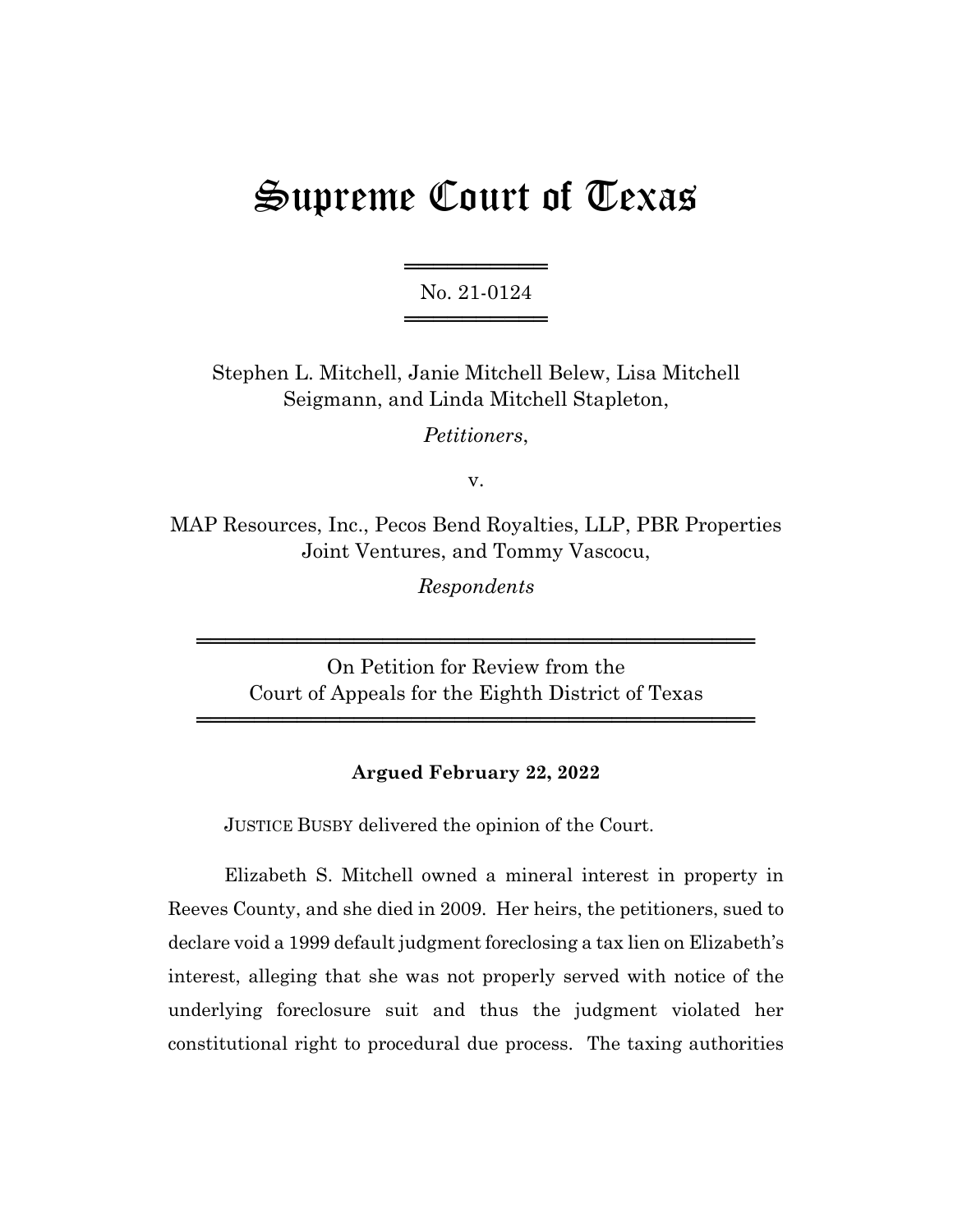that brought the foreclosure suit served Elizabeth and almost 500 other defendants by posting citation on the courthouse door.

Elizabeth's heirs contend that she should have been served personally because her name and address were available in eight publicly recorded warranty deeds and in the county's tax records. Respondents, the current owners who purchased the property at a tax sale or later acquired an interest in it, reply that those deeds and records cannot be considered in this collateral attack on the foreclosure judgment because they are outside the record of the underlying suit.

The trial court granted summary judgment for the current owners, ordering that the heirs take nothing. A divided court of appeals affirmed, holding the heirs did not conclusively establish a violation of Elizabeth's due process rights and declining to consider the warranty deeds because of the bar on extrinsic evidence in collateral attacks.

There are two questions before us: (1) can information available in relevant public records be considered in a collateral attack on a judgment that alleges constitutional due process violations; and (2) if those records are considered here, were Elizabeth Mitchell's due process rights violated in the 1999 suit? We answer both questions yes. When public property or tax records include contact information for a defendant that was served by publication, we hold that a court hearing a collateral attack on a judgment on due process grounds may consider those records. And because the deed records here featured Elizabeth's mailing address, we hold that serving her by posting did not comply with procedural due process. Accordingly, we reverse the court of appeals' judgment, render partial summary judgment for the heirs, and remand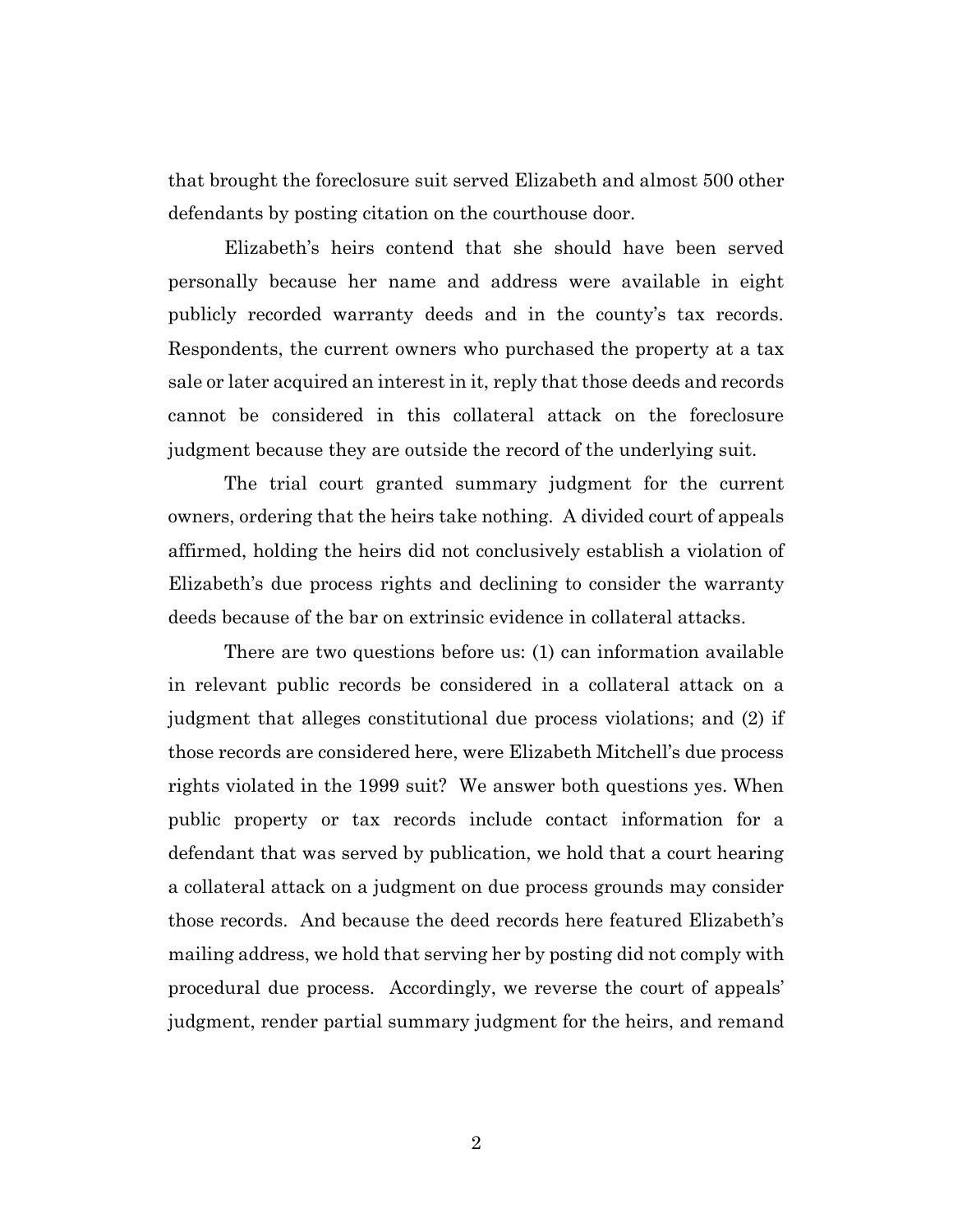the case to the trial court for further proceedings regarding certain of the current owners' defenses.

## **BACKGROUND**

As the concurring justice in the court of appeals observed, "to anyone who values property rights and due process, the facts of this case are troubling." 615 S.W.3d 212, 224 (Tex. App.—El Paso 2020) (Alley, C.J., concurring). In December 1998, the Pecos-Barstow-Toyah Independent School District, Reeves County Hospital District, and Reeves County (collectively the Taxing Authorities) sued approximately 500 owners of more than 1600 parcels of mineral property—totaling tens of thousands of acres—who had failed to pay their property taxes.<sup>1</sup> To notify the defendants that they had been sued, the Taxing Authorities posted citations on the door of the Reeves County Courthouse.

Citation by posting was necessary, the Taxing Authorities swore, because not one of the 500 defendants could be located for personal service despite the Authorities' allegedly diligent search. Roughly one month, two attorneys ad litem, and a five-minute bench trial later, the court signed a default judgment foreclosing tax liens on all 1600 parcels, including mineral interests in 320 acres owned by Elizabeth S. Mitchell (misidentified in the defendant list as "Elizabeth A. Mitchell"). Sixteen

<sup>&</sup>lt;sup>1</sup> The original petition by the Taxing Authorities does not name the defendants individually. Instead, it incorporates an attached exhibit listing the mineral leases and their owners. The list is arranged alphabetically by owner first name and spans 55 pages in the record. Strangely, starting on page 29 of the list, it begins to repeat itself. Every subsequent page is a duplicate of a prior page, although the order is not the same. Our review of the first 28 pages of the list, before the entries duplicate, revealed roughly 500 unique owners, 80 owners identified only as "unknown," and 1600 parcels of property.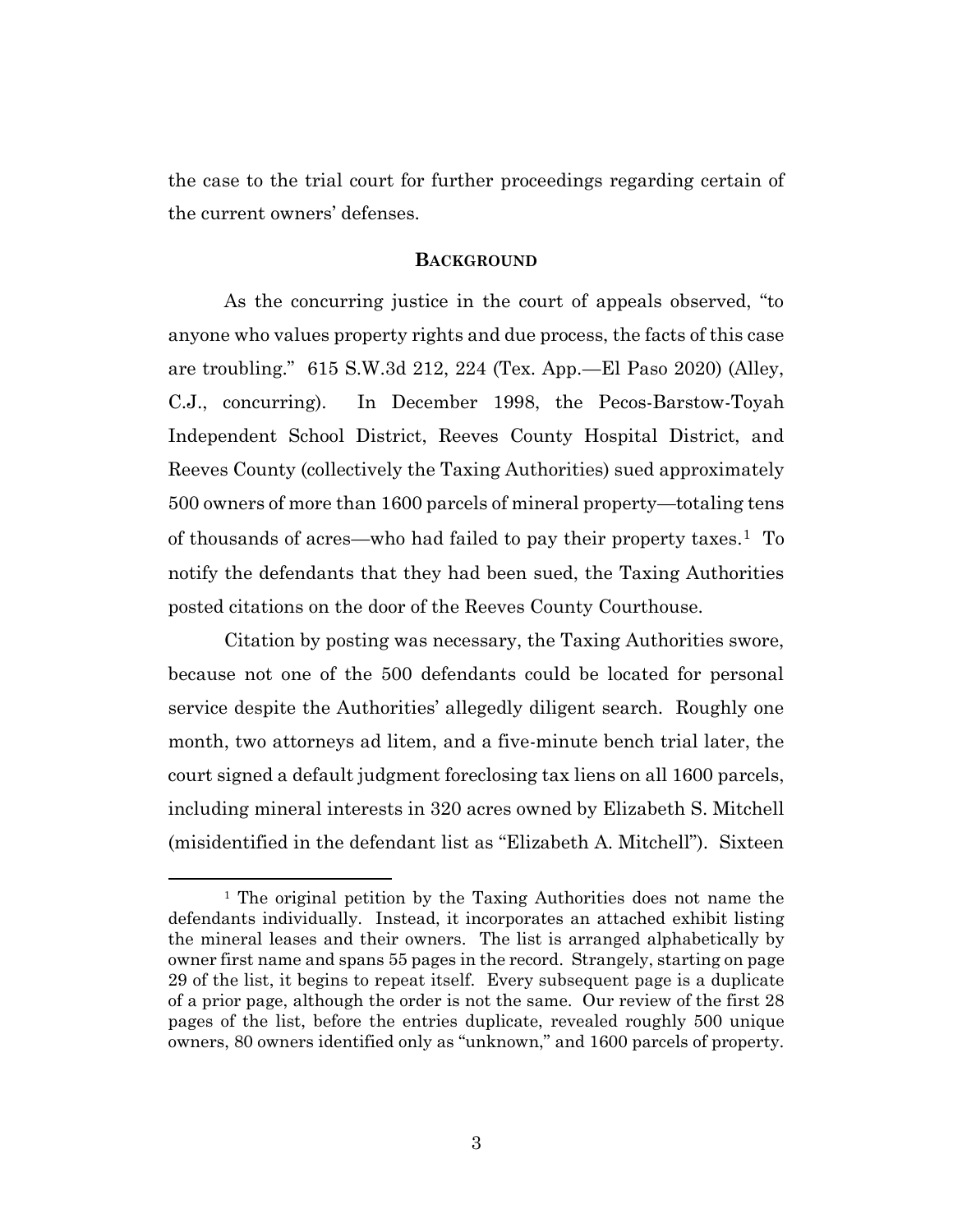years later, Elizabeth's heirs brought suit to have the 1999 judgment and subsequent sale set aside for constitutional due process violations.

## **A. The tax suit and 1999 foreclosure judgment**

The Taxing Authorities' original suit sought to foreclose tax liens on mineral interests whose owners had not paid their taxes at some point between 1978 and 1998. Several months after filing their original petition with an attached exhibit listing all defendants and properties, the Taxing Authorities' attorney filed an affidavit seeking court approval for citation by posting under Texas Rule of Civil Procedure 117a.2 Tracking the requirements of Rule 117a, counsel said in part that each defendant listed in the exhibit was either a nonresident, absent from the state, or a transient person. Additionally, he said that the names or residences of the other landowners involved in the suit were unknown and could not be ascertained after diligent inquiry. Counsel further swore that, for any defendants for whom a rendition was filed in the previous five years with the appraisal district office that showed the address of any record owner, personal service was issued to

<sup>2</sup> Rule 117a(3) provides:

Where any defendant in a tax suit is a nonresident of the State, or is absent from the State, or is a transient person, or the name or the residence of any owner of any interest in any property upon which a tax lien is sought to be foreclosed, is unknown to the attorney requesting the issuance of process or filing the suit for the taxing unit, and such attorney shall make affidavit that such defendant is a nonresident of the State, or is absent from the State, or is a transient person, or that the name or residence of such owner is unknown and cannot be ascertained after diligent inquiry, each such person in every such class above mentioned, together with any and all other persons . . . may be cited by publication.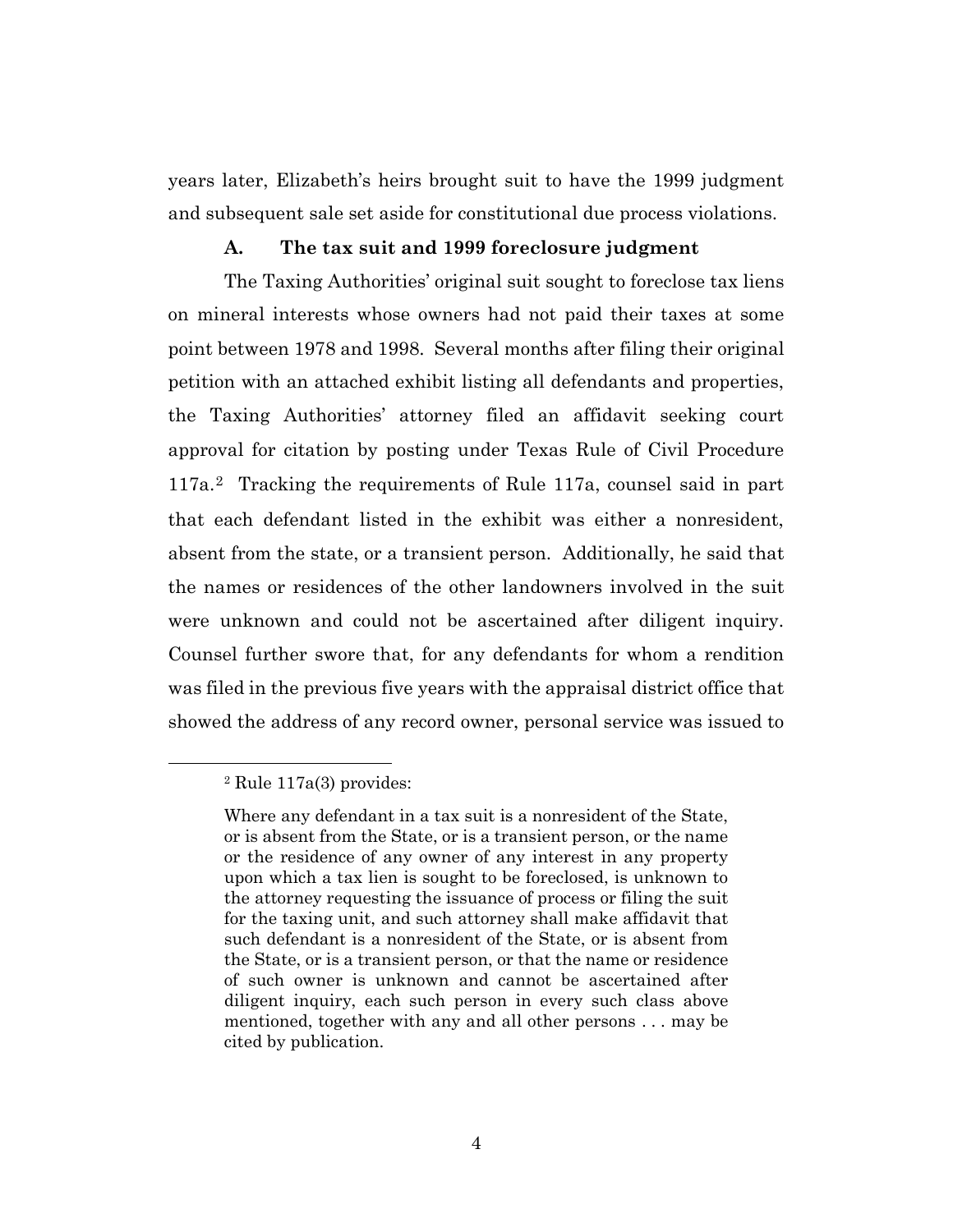the rendition address. The record contains no citation or return of attempted service on any defendant listed in the exhibit.

The court took the Taxing Authorities at their word and authorized citation by posting. On December 17, 1998, the exhibit and a two-page notice to defendants were provided to the Reeves County Sheriff's Office and posted at the county courthouse. The notice required defendants to appear and answer the suit within 42 days, by January 31, 1999. *See* TEX. R. CIV. P. 114.

Also on December 17, the Taxing Authorities filed a motion to appoint an attorney ad litem for the defendants who had not appeared or answered. *See* TEX. R. CIV. P. 244. The Court appointed Roddy Harrison, who withdrew two months later, on February 10, 1999, due to conflicts. The next day, the court appointed a new attorney ad litem, Jesse Gonzalez, Jr. At that time, a non-jury trial was scheduled for February 19, 1999. Mr. Gonzalez did not receive the records for the case until February 16, three days before trial.

The trial apparently took less than five minutes.<sup>3</sup> After trial, the court signed a Statement of Evidence—to which the attorney ad litem agreed—reciting that the court had inquired into the sufficiency of the diligence exercised by the Taxing Authorities in attempting to discover the whereabouts of defendants. *See id.* According to the statement, the Taxing Authorities' witness testified to a search of the public records of

<sup>&</sup>lt;sup>3</sup> The record indicates that six other tax delinquency suits were scheduled for trial at the same time as the suit at issue here, each with a different defendant or attorney ad litem. Trying all seven cases was estimated to take thirty minutes. Assuming each case received roughly the same amount of time, that would allow about four minutes per case.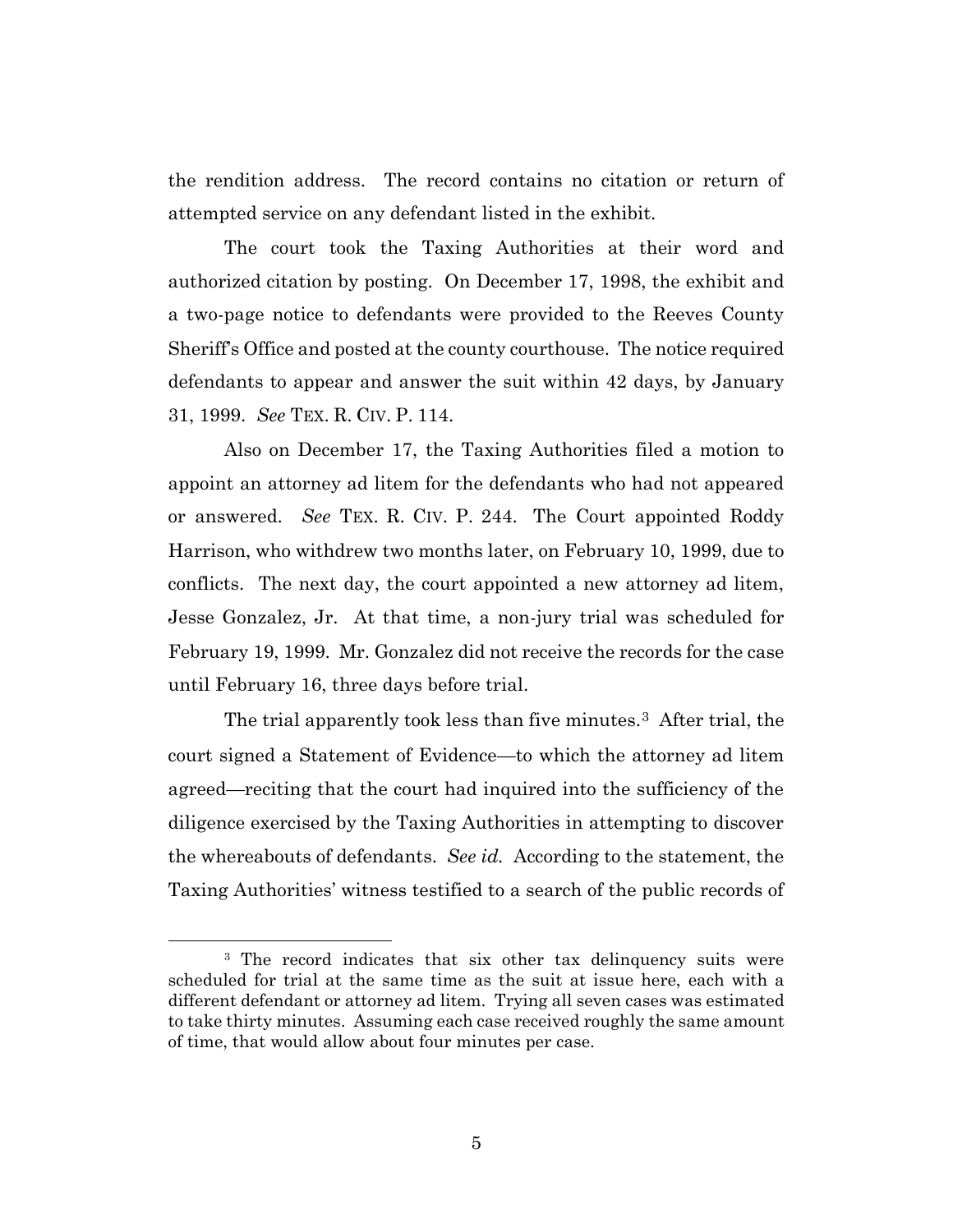the county, and that, where the records showed an address for a defendant, "citation was issued for personal service . . . at such address . . . but was unserved." The court concluded that diligent inquiry had been made and signed a default judgment foreclosing the Taxing Authorities' liens on the subject properties. The properties, including Elizabeth's mineral interests, were then sold at a sheriff's sale.

#### **B. The Mitchell heirs' 2015 suit**

Elizabeth's heirs (collectively the Mitchells) filed the present suit in 2015—five years after Elizabeth's death and sixteen years after the foreclosure judgment—against respondents, MAP Resources and other current owners of the mineral interests (collectively MAP). The Mitchells sought declarations that the foreclosure judgment was void as to Elizabeth because she had not been properly served and thus her federal and state constitutional rights had been violated. Specifically, they alleged that the attorney for the Taxing Authorities gave false testimony that Elizabeth's address could not be ascertained after diligent inquiry because eight warranty deeds on file in the public records at the time of the foreclosure suit showed that Elizabeth owned the subject property and listed a post office box where she could be reached.4 They contended that if the Taxing Authorities had actually conducted the diligent inquiry they claimed, Elizabeth's address would have been discovered in the deed records.

<sup>4</sup> All eight warranty deeds are included in the record before us in this 2015 suit. Each deed was filed in 1983, names Elizabeth S. Mitchell as the grantee of the property, and lists as Elizabeth's address "P.O. Box 428, Van Horn, Texas 79855."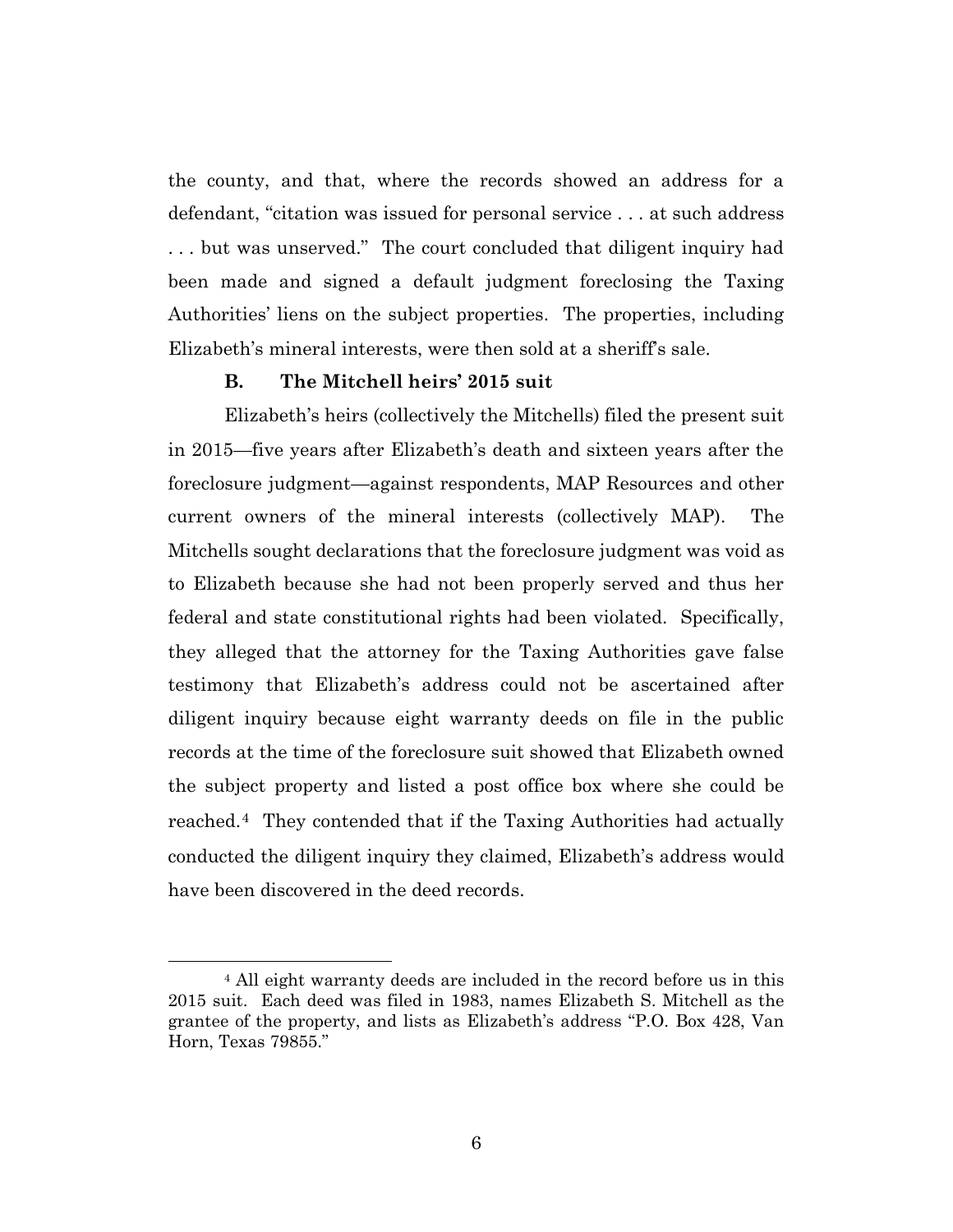The parties filed cross-motions for summary judgment in the trial court. The Mitchells' motion argued that the foreclosure judgment is void as to Elizabeth and her property because the Taxing Authorities, despite having knowledge of her address, failed to serve her in compliance with Texas Rule of Civil Procedure 117a and thereby violated both the United States and Texas Constitutions. Because the judgment is void, they contended that the resulting deeds and sales of the property are also void.5 The Mitchells sought declaratory relief to that effect and to quiet title to the property. As evidence, the Mitchells provided, among other things, copies of the eight publicly recorded warranty deeds, probate documents regarding Elizabeth's estate, and copies of documents from the original foreclosure suit, including the citation by posting, statement of evidence, and default judgment.

In response to the Mitchells' motion, MAP raised a number of defenses, including that the Mitchells failed to comply with certain statutory requirements in the Tax Code. Specifically, MAP argued that the Mitchells' claims are barred by the one-year statute of limitations for challenging tax sales. *See* TEX. TAX CODE § 33.54(a). MAP also contended that the Mitchells failed to satisfy the Tax Code's statutory precondition for suits challenging the validity of a tax sale, which requires deposit of any delinquent taxes before the action may be commenced. *Id.* § 34.08(a). Additionally, MAP argued that the

<sup>&</sup>lt;sup>5</sup> After the judgment, the mineral interests were sold at a sheriff's sale to respondents PBR Properties Joint Ventures, Pecos Bend Royalties, Inc., and Tommy Vascocu, who received a sheriff's deed. That interest was subsequently conveyed in part to MAP Resources via quitclaim deed. The Mitchells seek to have both the sheriff's and quitclaim deeds declared void.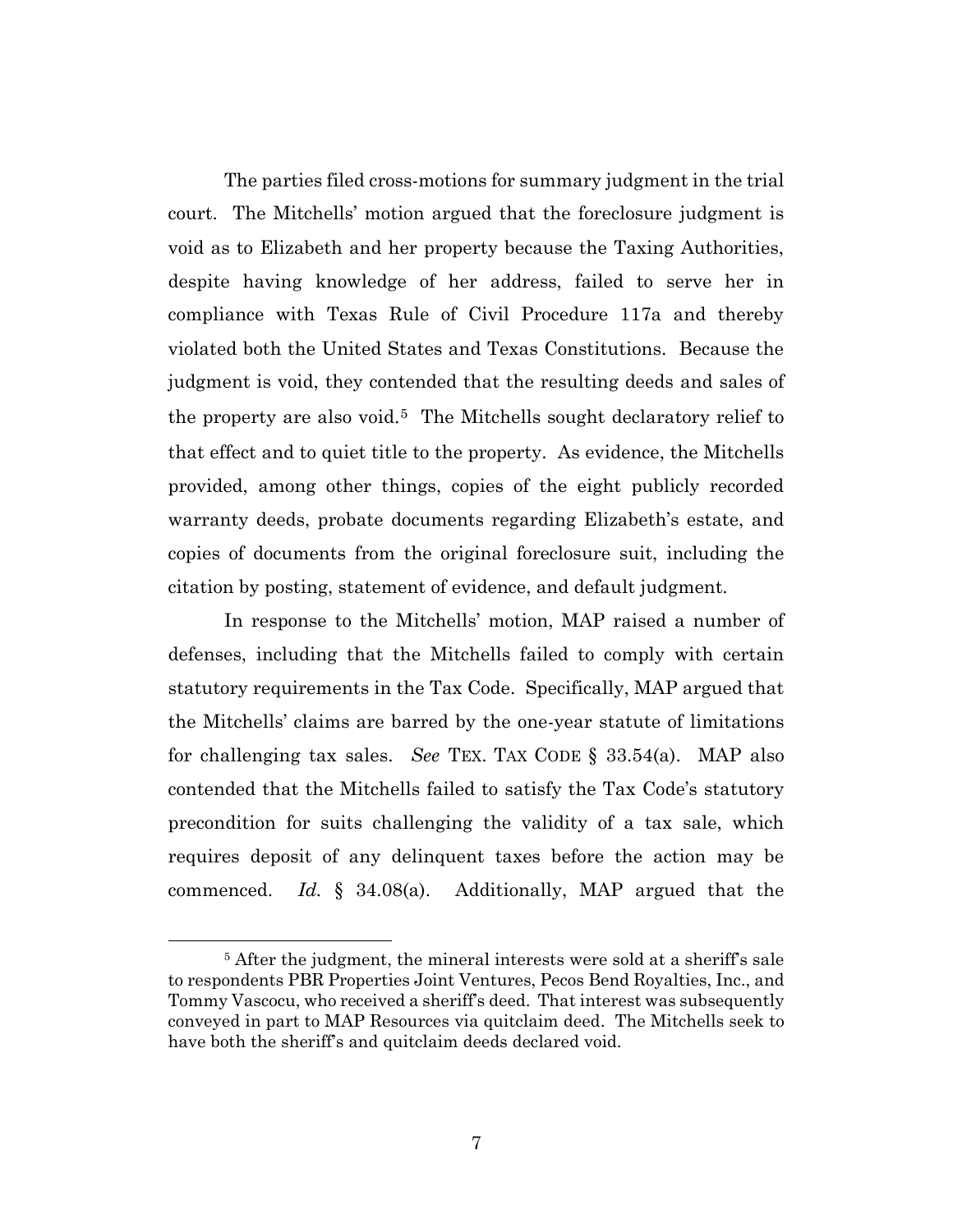Mitchells could not collaterally attack the tax judgment because the statement of evidence established that Elizabeth was properly served, and the Mitchells improperly sought to introduce the warranty deeds despite the bar on extrinsic evidence. Finally, MAP argued that the Mitchells' claims were barred by laches because they unreasonably delayed bringing suit.

MAP also filed its own hybrid motion for summary judgment.<sup>6</sup> Its motion raised many of the same grounds it argued in response to the Mitchells' motion for summary judgment, with the exception of its laches defense. MAP argued in its motion that the Mitchells' claims failed because they did not file within the statutory limitations period or comply with statutory procedure for challenging a tax sale. It also contended that the Mitchells' attempt to attack the judgment

 $6$  Motions for traditional summary judgment under Rules 166a(a) or (b) may be combined with Rule 166a(i) no-evidence motions in "hybrid" motions for summary judgment. *Binur v. Jacobo*, 135 S.W.3d 646, 650–51 (Tex. 2004); *see also City of Magnolia 4A Econ. Dev. Corp. v. Smedley*, 533 S.W.3d 297, 299 (Tex. 2017) (per curiam). If a party has the burden of proof on claims or defenses, however, it cannot use a no-evidence motion to establish those claims or defenses. *See* TEX. R. CIV. P. 166a(i); *Nowak v. DAS Inv. Corp.*, 110 S.W.3d 677, 680 (Tex. App.—Houston [14th Dist.] 2003, no pet.). MAP's motion sought summary judgment on the grounds that the statutory limitations period in the Tax Code had run, that the Mitchells provided no evidence that the tolling provision of the statute had been triggered, and that the Mitchells' suit was an improper collateral attack. MAP's claim that the Mitchells failed to provide evidence that the Tax Code's tolling provision applied can properly be decided in a no-evidence motion because the Mitchells would have the burden of proving tolling at trial. *See Draughon v. Johnson*, 631 S.W.3d 81, 85 (Tex. 2021) ("If a defendant prefers to place the burden on the plaintiff to raise a fact issue regarding any aspects of limitations on which the plaintiff would have the burden at trial, it is free to file a no-evidence motion for summary judgment as to those matters."). Given our disposition, however, we do not reach the tolling issue.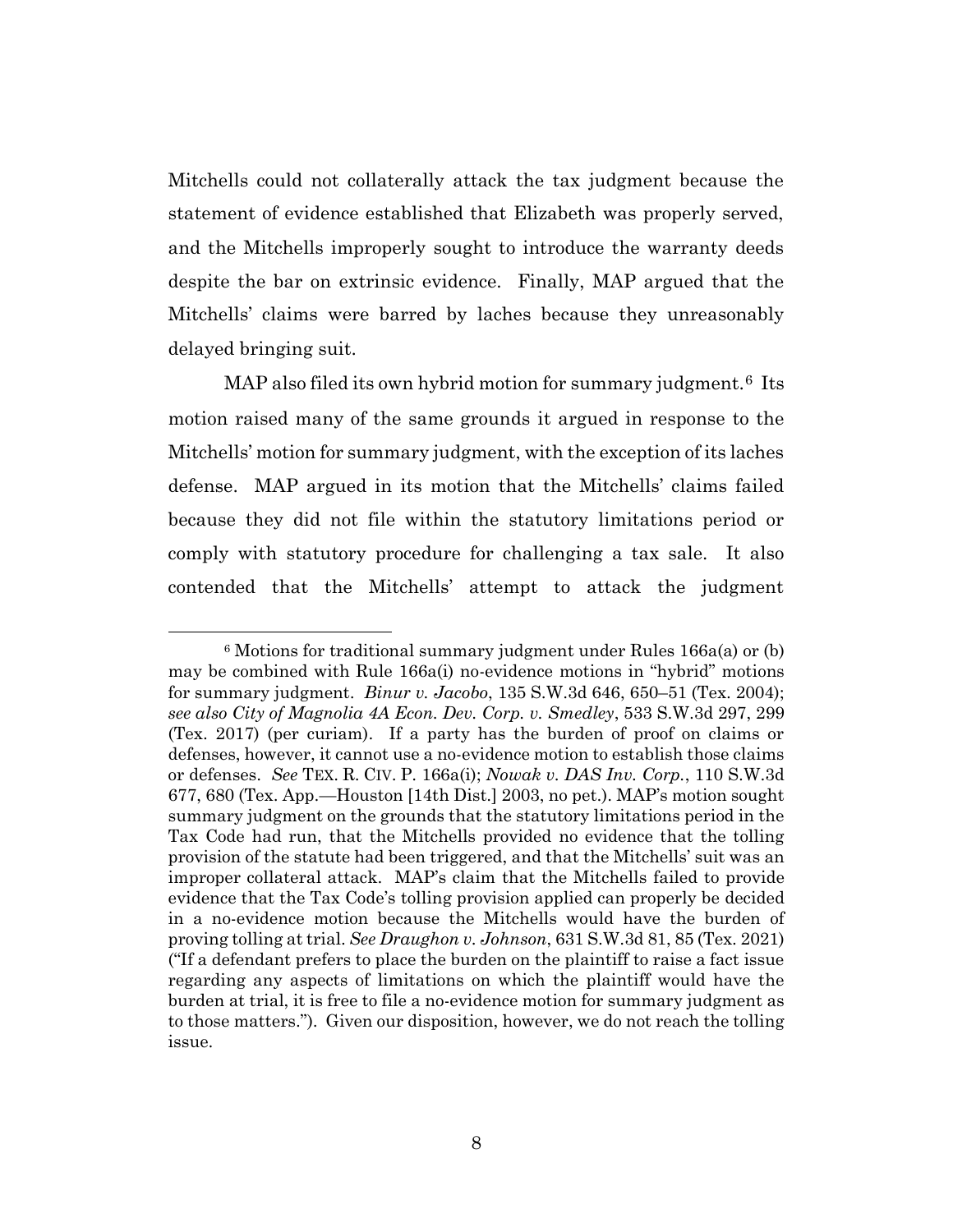collaterally was impermissible because they could not demonstrate that the judgment was void on its face. As evidence, MAP provided copies of the record from the foreclosure suit, the sheriff's tax deed to PBR Properties Joint Venture, Pecos Bend Royalties, Inc., and Tommy Vascocu, and the quitclaim deed from those parties to MAP Resources.

In response to MAP's motion, the Mitchells contended that MAP's argument improperly elevates the statutory requirements of the Tax Code over constitutionally mandated due process rights. In their view, accepting MAP's position would essentially foreclose any collateral attack on a judgment where service was constitutionally inadequate. The Mitchells argued they were not barred from bringing their collateral attack because constitutional due process rights trump statutory requirements.

Following a hearing, the trial court granted MAP's motion for summary judgment and denied the Mitchells' motion. The court rendered judgment for MAP and the other defendants and ordered a take-nothing judgment on the Mitchells' claims. The Mitchells appealed.

## **C. The court of appeals' opinions**

The court of appeals affirmed, holding that the Mitchells had not established as a matter of law that the trial court lacked personal jurisdiction over Elizabeth. 615 S.W.3d at 223 (plurality opinion). Each of the three panel members wrote a separate opinion. Justice Palafox wrote a plurality opinion holding that although a judgment may be collaterally attacked on the ground that the court did not acquire personal jurisdiction over the defendant in compliance with due process,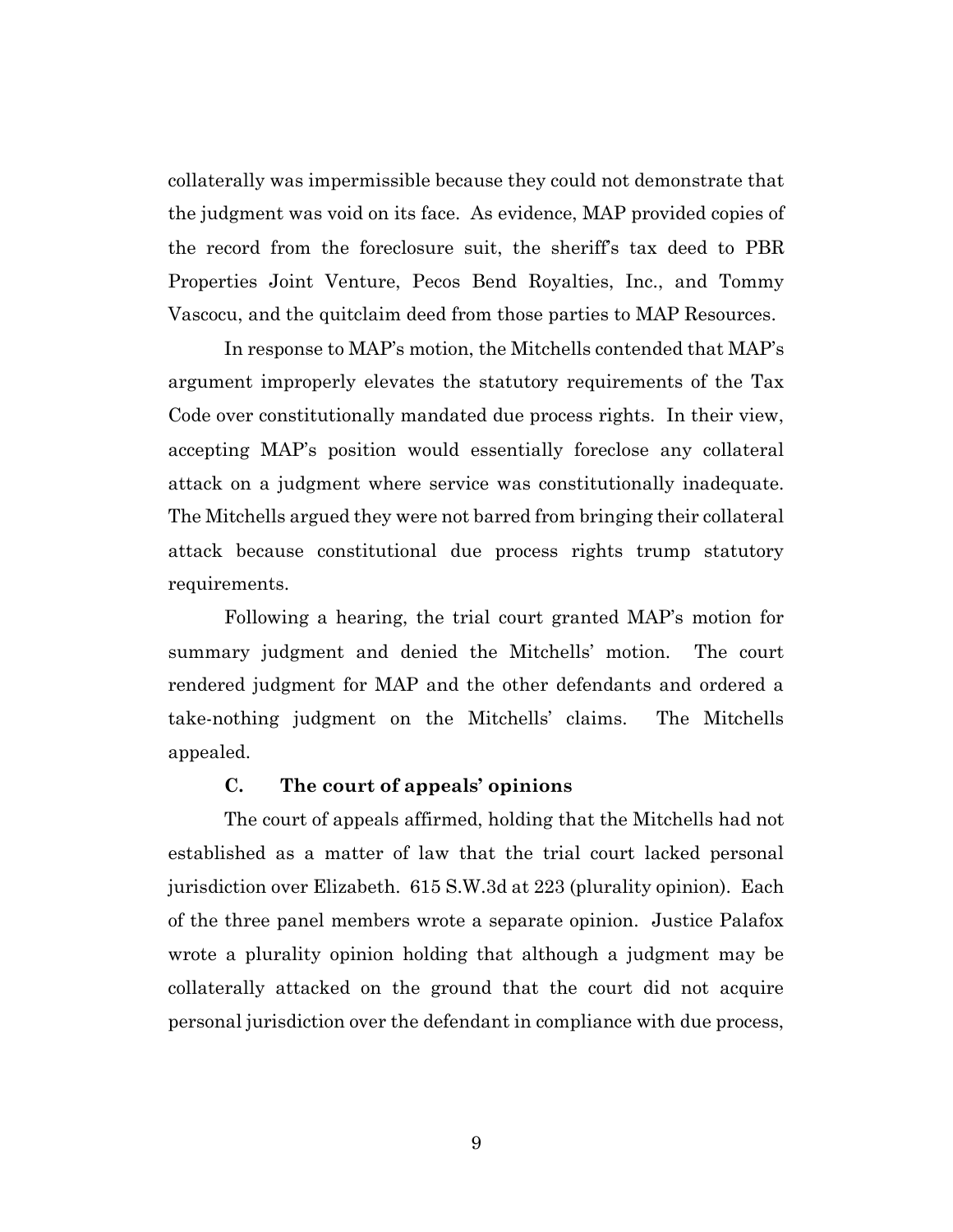the record in this case does not conclusively establish that no attempt was made by the Taxing Authorities to personally serve Elizabeth. *Id.*  at 222.

Chief Justice Alley concurred. He concluded that although the record established a due process violation under *Mullane v. Central Hanover Bank & Trust Co.*, 339 U.S. 306 (1950), and *Mennonite Board of Missions v. Adams*, 462 U.S. 791 (1983), the plurality's outcome was correct in light of Texas precedent barring consideration of extrinsic evidence. He encouraged a reexamination of this precedent, including a possible exception "when a judgment is based on an express representation that a party performed a diligent review of public records to support an alternative form of service." *Id.* at 224 (Alley, C.J., concurring).

Justice Rodriguez dissented, arguing that due process rights should always trump a state statute or evidentiary rule. Because the warranty deeds in the public record created serious doubts that a diligent search for Elizabeth's whereabouts had actually been conducted, she would have set aside the judgment for complete lack of service. *Id.* at 237 (Rodriguez, J., dissenting). As explained below, we agree in part with both the concurrence and the dissent.

The Mitchells filed a petition for review, which we granted. We review the trial court's rulings on the parties' cross-motions for summary judgment *de novo*, considering both sides' summary judgment evidence and determining all questions presented. *FM Props. Operating Co. v. City of Austin*, 22 S.W.3d 868, 872 (Tex. 2000).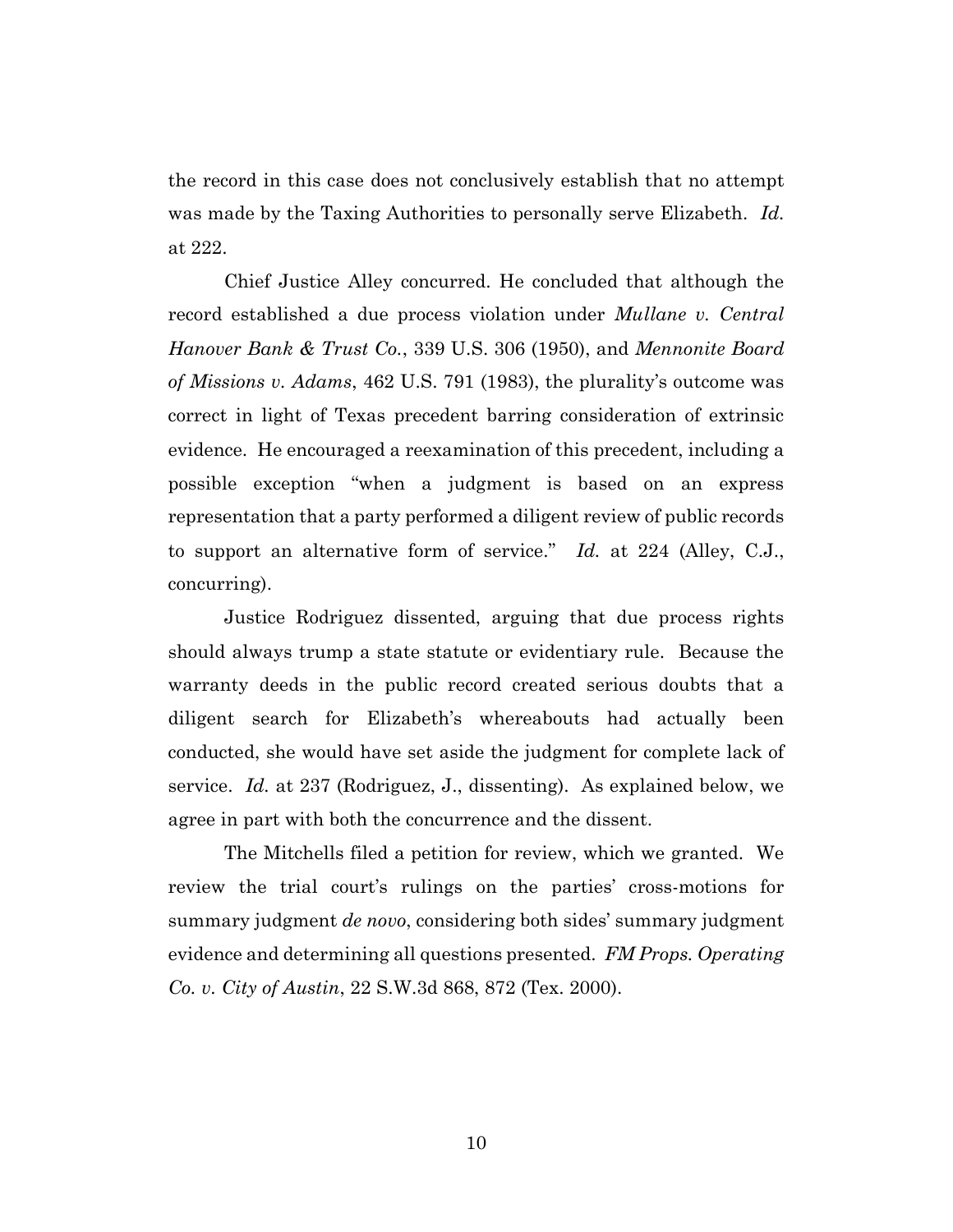#### **ANALYSIS**

# **I. In a collateral attack on a default judgment, contact information available in deed and tax records may be considered in deciding whether service by posting satisfied due process.**

The Mitchells contend that the default foreclosure judgment should be declared void because Elizabeth was not personally served in compliance with constitutional due process requirements, and thus the court did not acquire personal jurisdiction over her. *See PNS Stores, Inc. v. Rivera*, 379 S.W.3d 267, 273 (Tex. 2012) (holding that "a judgment may . . . be challenged [as void] through a collateral attack when a failure to establish personal jurisdiction violates due process"). The parties' principal dispute concerns what evidence a court may consider in deciding whether Elizabeth was properly served by posting. To place this dispute in context, we begin by discussing the service requirements of the Constitution and our rules.

Texas Rule of Civil Procedure 117a governs the service of citation on defendants in suits for delinquent ad valorem taxes. To justify citation by publication or posting when a defendant is a nonresident of or absent from the state, or its name is unknown to the attorney requesting issuance of process, the attorney must aver that the defendant is absent, transient, or that its name and residence "cannot be ascertained after diligent inquiry." TEX. R. CIV. P. 117a(3). The "diligent inquiry" requirement of Rule 117a incorporates the requirements of constitutional due process.

The Due Process Clause of the United States Constitution prevents the government from depriving a person of his or her "property,

11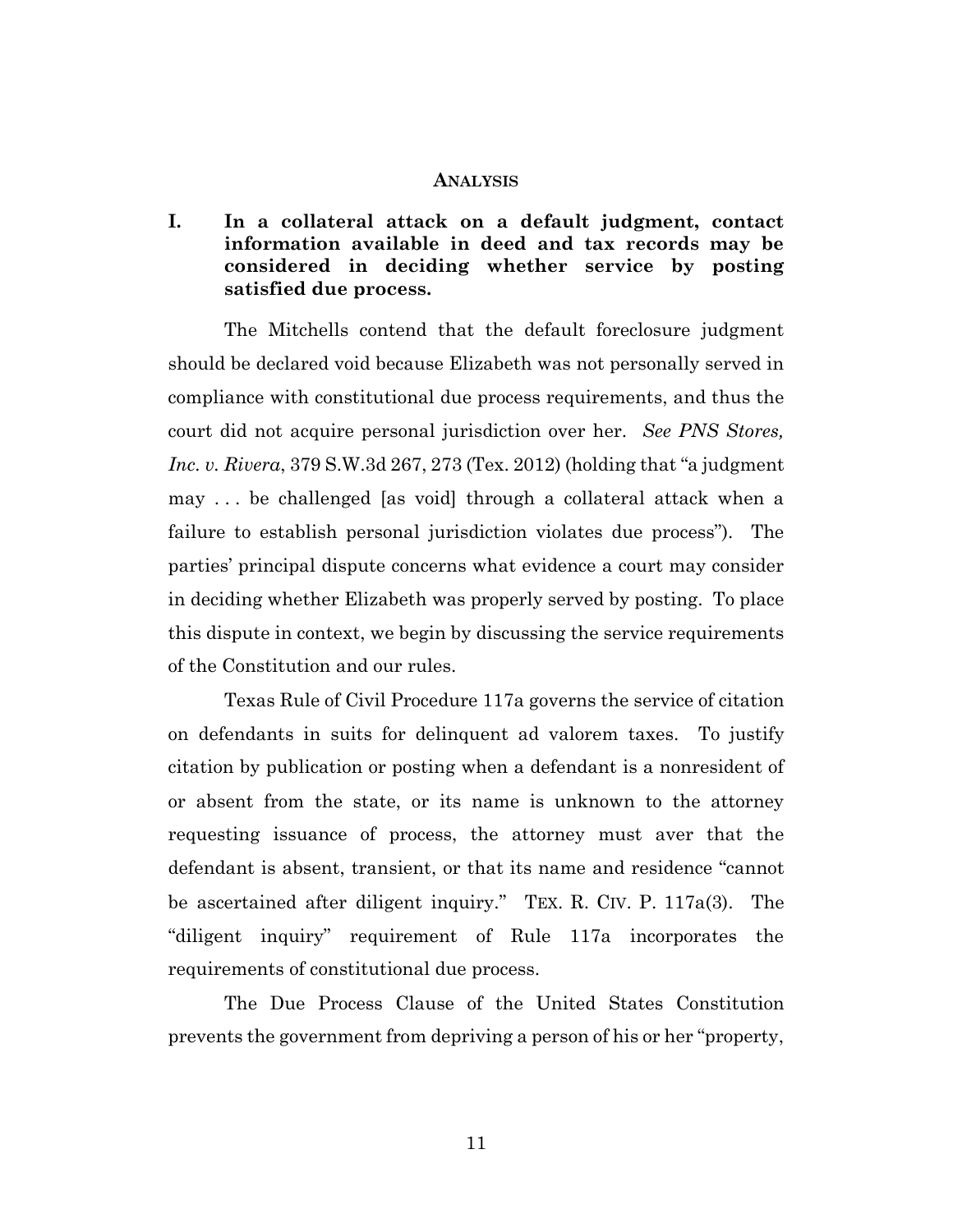without due process of law." U.S. CONST. amend. XIV, § 1; *see also* TEX. CONST. art. I,  $\S 19$  ("No citizen of this State shall be deprived of ... property . . . except by the due course of the law of the land.").7 It is well settled that these words "require that deprivation of life, liberty or property by adjudication be preceded by notice and opportunity for hearing appropriate to the nature of the case." *Mullane*, 339 U.S. at 313. Notice must be "reasonably calculated, under the circumstances, to apprise interested parties of the pendency of the action and afford them the opportunity to present their objections." *Peralta v. Heights Med. Ctr., Inc.*, 485 U.S. 80, 84 (1988) (quoting *Mullane*, 339 U.S. at 314). 8

In *Mullane*, the Supreme Court of the United States explained that "when notice is a person's due, process which is a mere gesture is not due process. The means employed must be such as one desirous of actually informing the absentee might reasonably adopt to accomplish it." 339 U.S. at 315. The reasonableness of any chosen method of

<sup>7</sup> This Court has held that the federal Due Process Clause and the Texas Constitution's Due Course of Law clause are, for the most part, coextensive. *See Patel v. Tex. Dep't of Licensing & Regul.*, 469 S.W.3d 69, 86 (Tex. 2015). The parties have not identified any differences in text or application that are relevant to the issues raised here, so we treat the requirements of both Constitutions as identical for purposes of this opinion.

<sup>8</sup> *See also Cunningham v. Parkdale Bank*, 660 S.W.2d 810, 813 (Tex. 1983) ("[P]rocedural due process 'requires notice that is reasonably calculated to inform parties of proceedings which may directly and adversely affect their legally protected interests.'" (quoting *City of Waco v. Roddey*, 613 S.W.2d 360, 365 (Tex. App.—Waco 1981, writ dism'd))); *Hamm v. Robinson*, 314 S.W.3d 204, 209 (Tex. App.—El Paso 2010, no pet.) ("As an elementary and fundamental requirement, our system of justice comprehends due process to include notice and an opportunity to be heard by interested parties to the action.").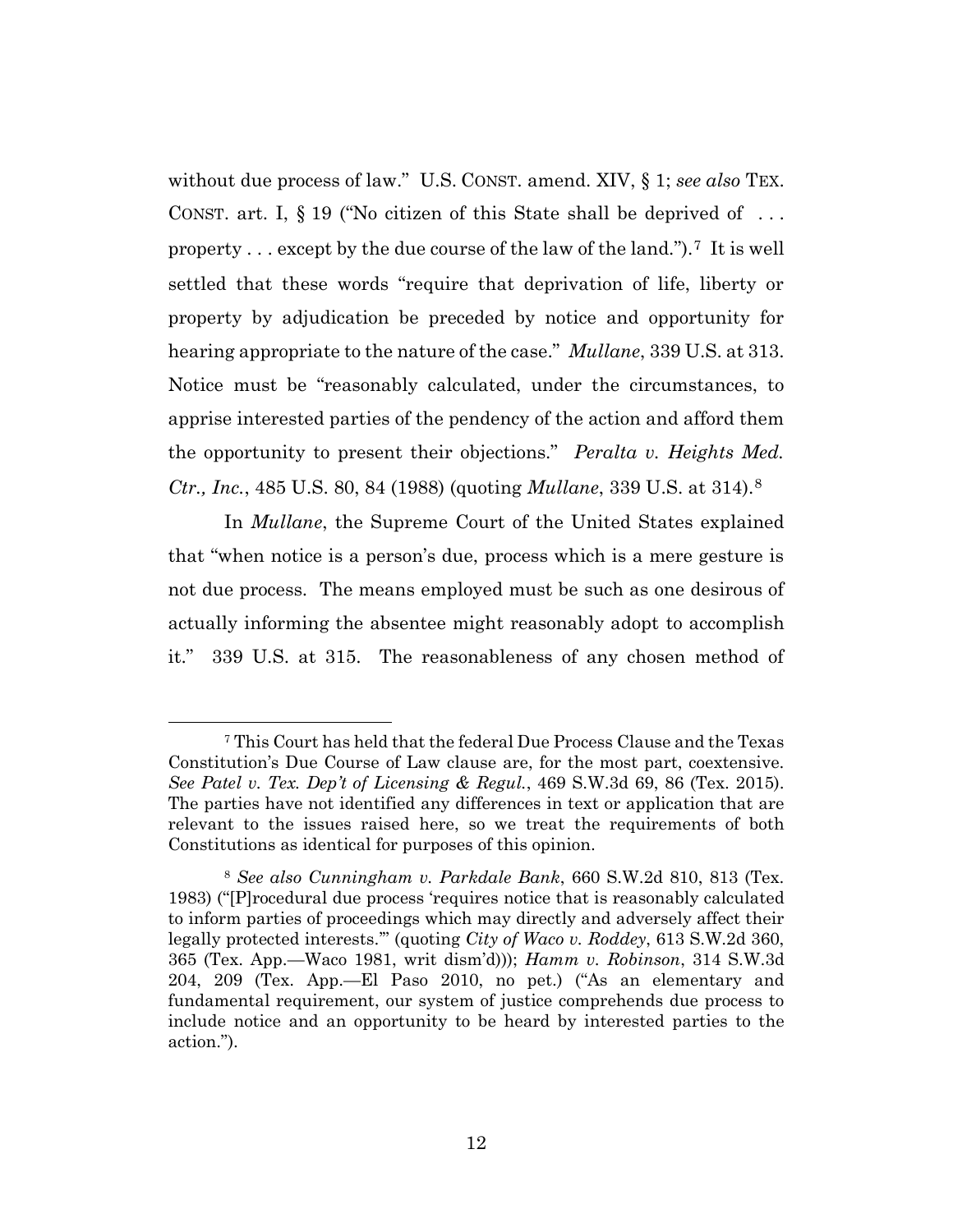providing notice, and hence its constitutionality, "may be defended on the ground that it is in itself reasonably certain to inform those affected, or, where conditions do not reasonably permit such notice, that the form chosen is not substantially less likely to bring home notice than other of the feasible and customary substitutes." *Id.* (citations omitted).

This Court echoed *Mullane* in *Anderson v. Collum*, a case concerning the validity of service by publication under Rule 117a. 514 S.W.2d 230 (Tex. 1974). We held that where property owners were residents and could have been found with diligent inquiry, and where the state's affidavit for citation by publication alleged only that the owner was a nonresident or person whose residence was unknown, the tax sale should be set aside. *Id.* at 230–31. "[T]he failure to comply with [Rule 117a], and the admitted lack of diligence to locate the defendants renders the service by publication ineffective." *Id*. at 231; *see also Sgitcovich v. Sgitcovich*, 241 S.W.2d 142, 147 (Tex. 1951).

We have not considered service under Rule 117a since *Anderson*, but when we have discussed the requirement of diligent inquiry as it relates to citation by publication, we have done so with reference to the due process considerations outlined in *Mullane. See In re E.R.*, 385 S.W.3d 552, 558–60, 565 (Tex. 2012) ("Sending a few faxes, checking websites, and making three phone calls . . . is not the type of diligent inquiry required before the [State] may dispense with actual service . . . . *Mullane* authorized service by publication when it is not reasonably possible or practicable to give more adequate warning." (internal quotation marks omitted)). Rule 117a's requirement of a diligent inquiry into the whereabouts of a defendant in a tax foreclosure suit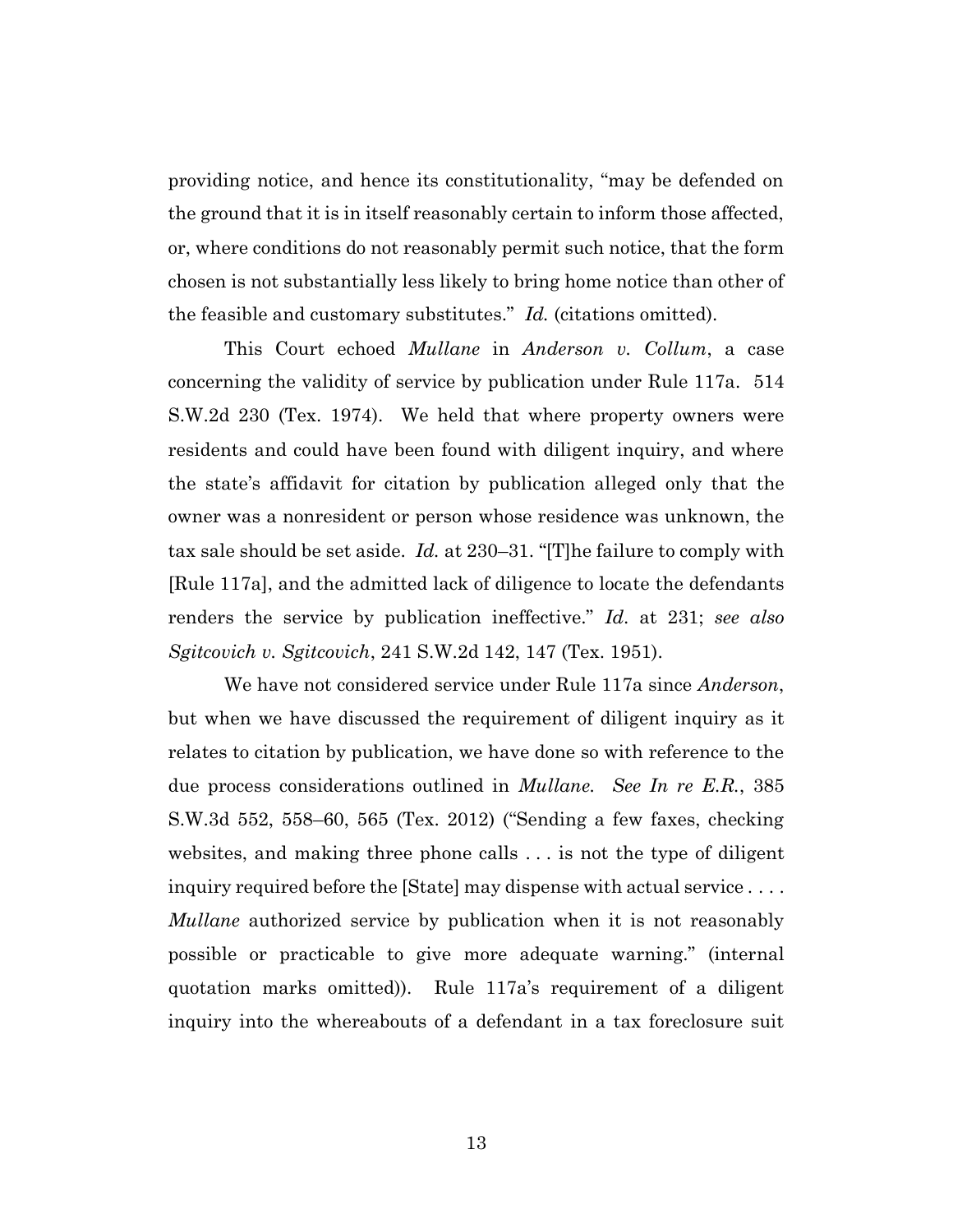ensures that a party seeking to serve a defendant by publication or posting has provided process that is more than a mere gesture.

A diligent inquiry by a person who actually desires to find a defendant in a tax suit includes a search of public property and tax records. Following *Mullane*, the Supreme Court has consistently held that when an unknown defendant can be identified or a known defendant's address can be ascertained from publicly recorded instruments, notice by posting or publication is insufficient to satisfy due process. In *Walker v. City of Hutchinson*, the Court held that notice of condemnation proceedings published in a local newspaper was an inadequate means of informing a landowner whose name was known to the city and was on its official records. 352 U.S. 112, 116 (1956). "[T]here seem to be no compelling or even persuasive reasons," the Court wrote, "why such direct notice cannot be given." *Id.* A few years later, in *Schroeder v. City of New York*, the Court reaffirmed that publication in newspapers and posted notices was inadequate to apprise a property owner of condemnation proceedings when his name and address were ascertainable from deed records and tax rolls. 371 U.S. 208, 210–11 (1962).

The Court returned to this issue twenty years later in *Mennonite Board of Missions v. Adams*, addressing whether notice by publication and posting provided a mortgagee of real property with adequate notice of a nonjudicial proceeding to sell the mortgaged property to recover delinquent taxes. 462 U.S. at792. The Court held that a mortgagee has a legally protected property interest and is therefore entitled to notice that is reasonably calculated to apprise her of an impending tax sale.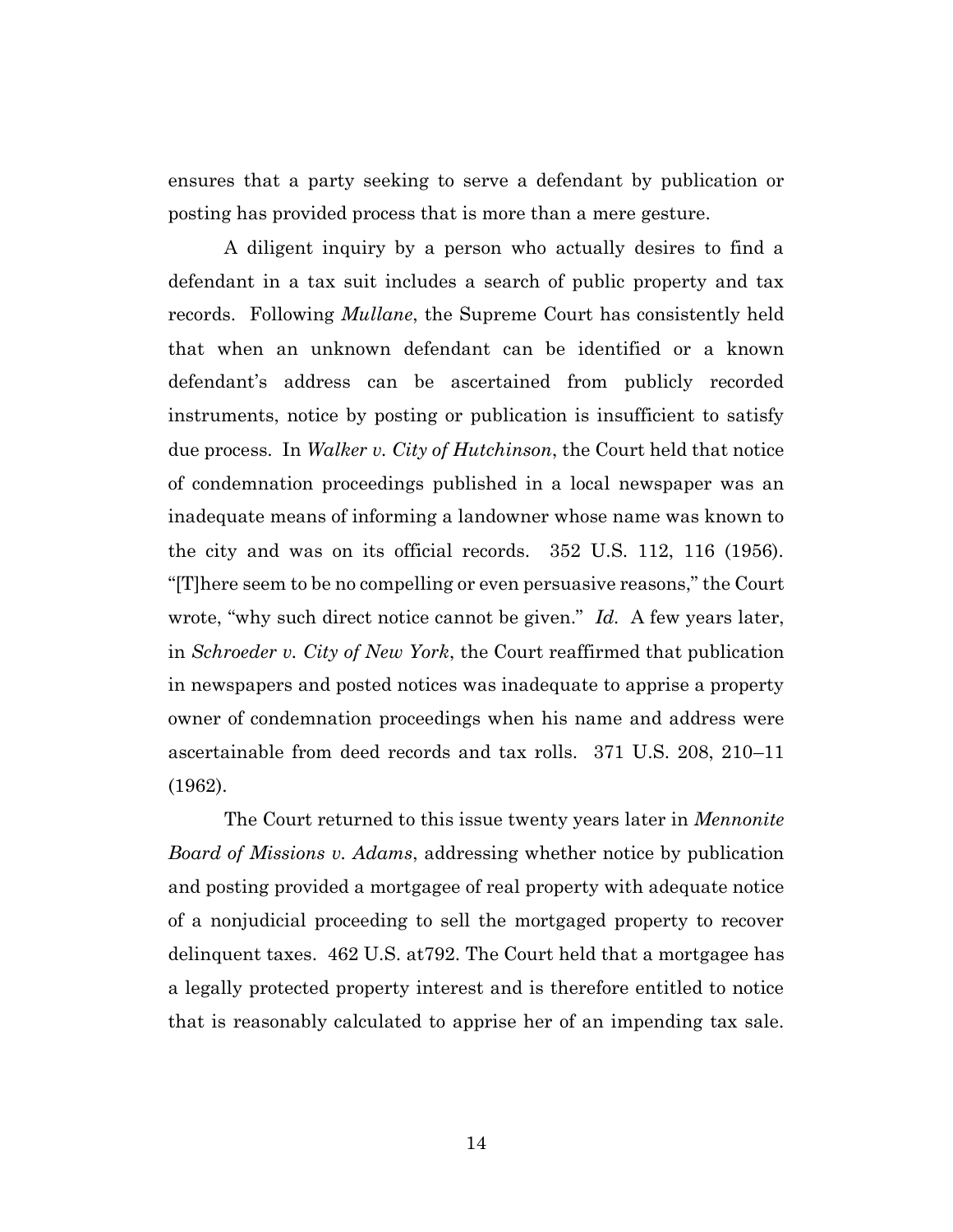*Id.* at 798. Further, when a mortgagee is identifiable through an instrument "that is publicly recorded, constructive notice by publication must be supplemented by notice mailed to the mortgagee's last known available address, or by personal service." *Id.* "Personal service or mailed notice is required even though sophisticated [defendants] have means at their disposal to discover whether property taxes have not been paid and whether tax sale proceedings are likely to be initiated." Id. at 799. Only when a mortgagee is "not reasonably identifiable" does constructive notice alone satisfy the requirements of *Mullane*. *Id.* at 798.

In light of these principles, we likewise hold that citation by publication or posting violates due process when the address of a known defendant is readily ascertainable from public records that someone who actually wants to find the defendant would search. *See E.R.*, 385 S.W.3d at 564 (explaining that reasonable search "must extend to places where information is likely to be obtained and to persons who, in the ordinary course of events, would be likely to have information of the person or entity sought" (quoting *In re S.P.*, 672 N.W.2d 842, 846 (Iowa 2003))). Here, the default judgment and the Taxing Authorities' testimony in the foreclosure suit refer to the county's public records, including the deed records. Those records show that if the "diligent inquiry" required by the Constitution and Rule 117a had been performed by a person actually desirous of locating Elizabeth Mitchell, he would have discovered her correct name and post office box in the deed records.

MAP responds that the warranty deeds listing Elizabeth S. Mitchell's name and address cannot be considered under our precedent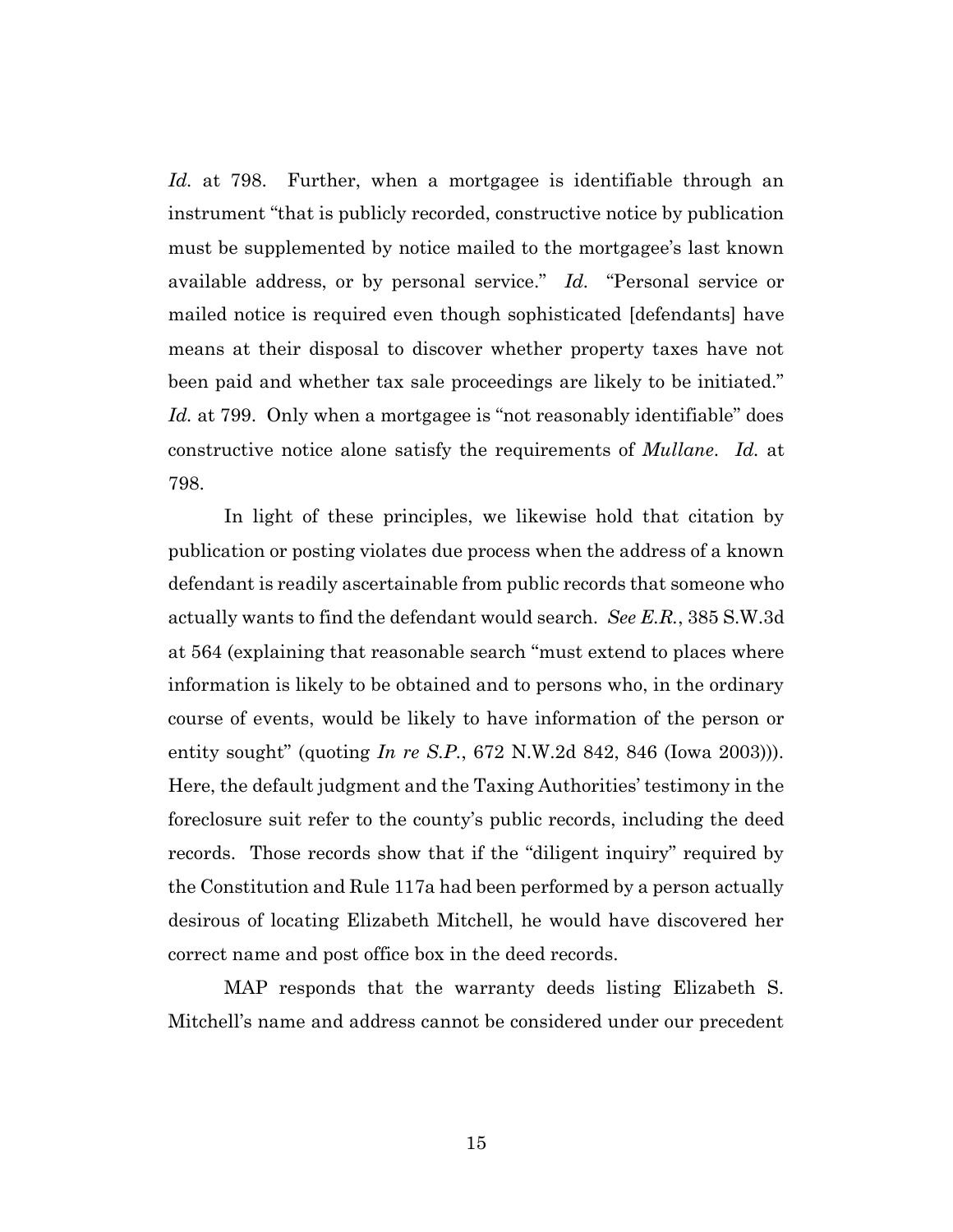because they are extrinsic to the record of the underlying foreclosure suit. MAP is correct that, as a general rule, extrinsic evidence cannot be considered in a collateral attack to set aside a final judgment. *See Templeton v. Ferguson*, 33 S.W. 329, 332–33 (Tex. 1895); *Crawford v. McDonald*, 33 S.W. 325, 328 (Tex. 1895). But this rule does not extend to cases over which a court "has not, under the very law of its creation, any possible power." *Templeton*, 33 S.W. at 332. In *York v. State*, we observed that the law of Texas courts' creation includes the United States Constitution. 373 S.W.3d 32, 42 (Tex. 2012); *see also Burnham v. Superior Court*, 495 U.S. 604, 608–09 (1990) (invoking principle of *coram non judice* in determining validity of judgment challenged for alleged lack of personal jurisdiction).

As explained, the Constitution requires a diligent inquiry into a defendant's whereabouts, including a search of public deed and tax records for the defendant's address. Moreover, the concerns that animate this and other courts' application of the bar on extrinsic evidence—such as fraud, manipulation, and fading memories $9$ —are inapplicable to such records. The authenticity of the deed and tax records is not in question here.

Because the Constitution and Rule 117a require a plaintiff to consult public deed and tax records as part of its diligent inquiry when

<sup>&</sup>lt;sup>9</sup> "To permit impeachment of a judgment by extrinsic evidence opens the possibility of fraudulent avoidance of judgments, for example by a claim that process was not actually served. The testimony of a person making such a claim often cannot be contradicted, because the memory of other possible witnesses has faded by the time the claim is litigated." RESTATEMENT (SECOND) OF JUDGMENTS § 77 cmt. b (1982).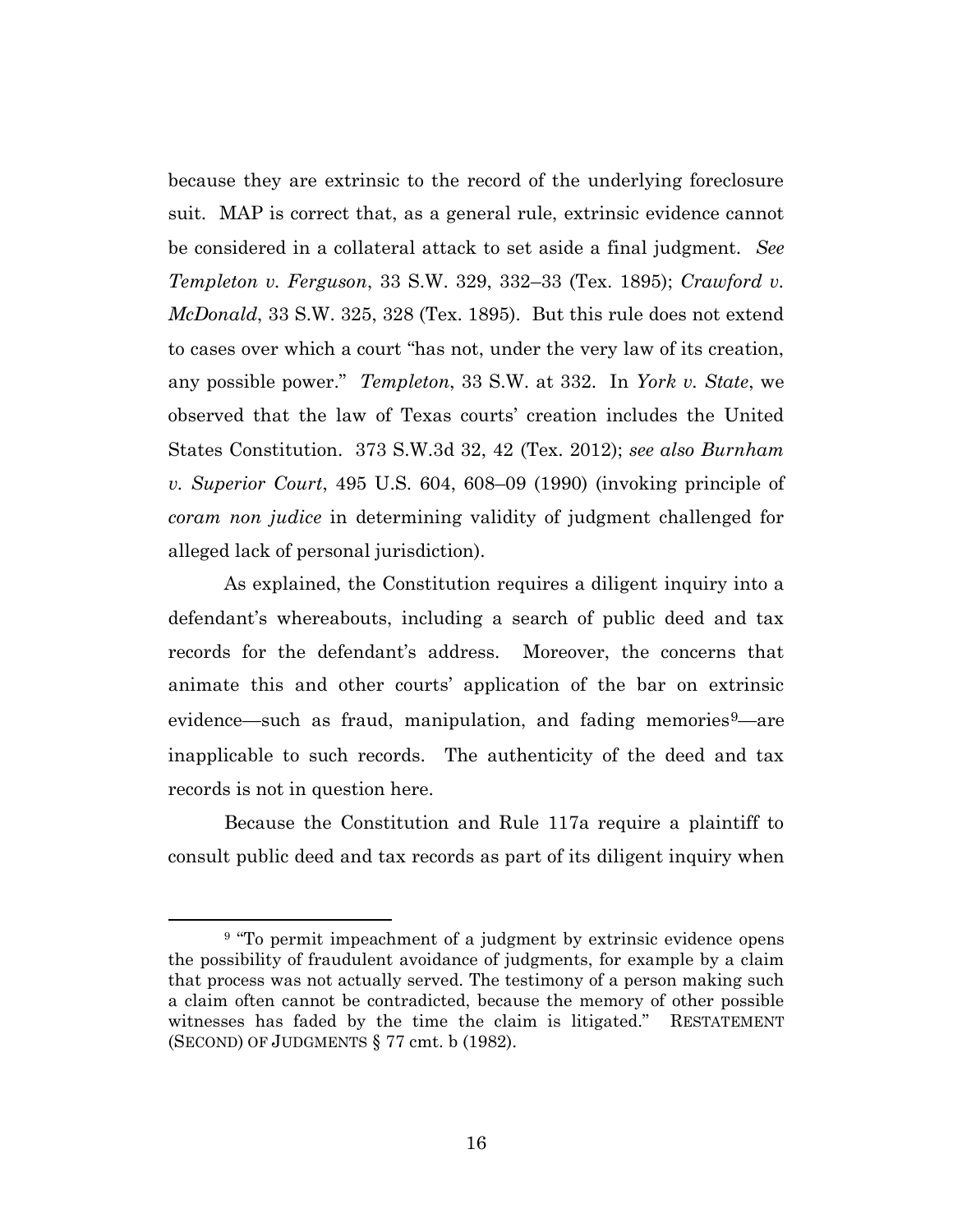a defendant's name or residence is unknown, the contents of those records should be regarded as part of the record of the suit rather than as extrinsic evidence. We therefore hold that when such public records contain the address of a defendant served by publication or posting, a court hearing a collateral attack on a judgment may consider that evidence in deciding whether service complied with the constitutional demands of due process.

# **II. Consideration of the deed records demonstrates that serving the defendant by posting did not comply with procedural due process.**

Having defined the scope of the record, we next consider whether it establishes a jurisdictional defect. *See PNS Stores*, 379 S.W.3d at 273. Although a judgment attacked collaterally is presumed valid, that presumption disappears when the record "exposes such personal jurisdictional deficiencies as to violate due process." *Id*.

Here, the record shows that the Taxing Authorities did not comply with Rule 117a or the requirements of due process. As explained above, due process requires notice that is reasonably calculated to apprise parties of the pendency of an action. Personal service of written notice is always adequate, but notice by publication must be scrutinized because "chance alone" brings a resident's attention to a notice published in a newspaper or posted on a courthouse door. *Mullane*, 339 U.S. at 315. Thus, notice by publication is not enough with respect to a person whose name or address is easily ascertainable; such persons should be served personally. *Schroeder*, 371 U.S. at 212–13; *Sgitcovich*, 241 S.W.2d at 147.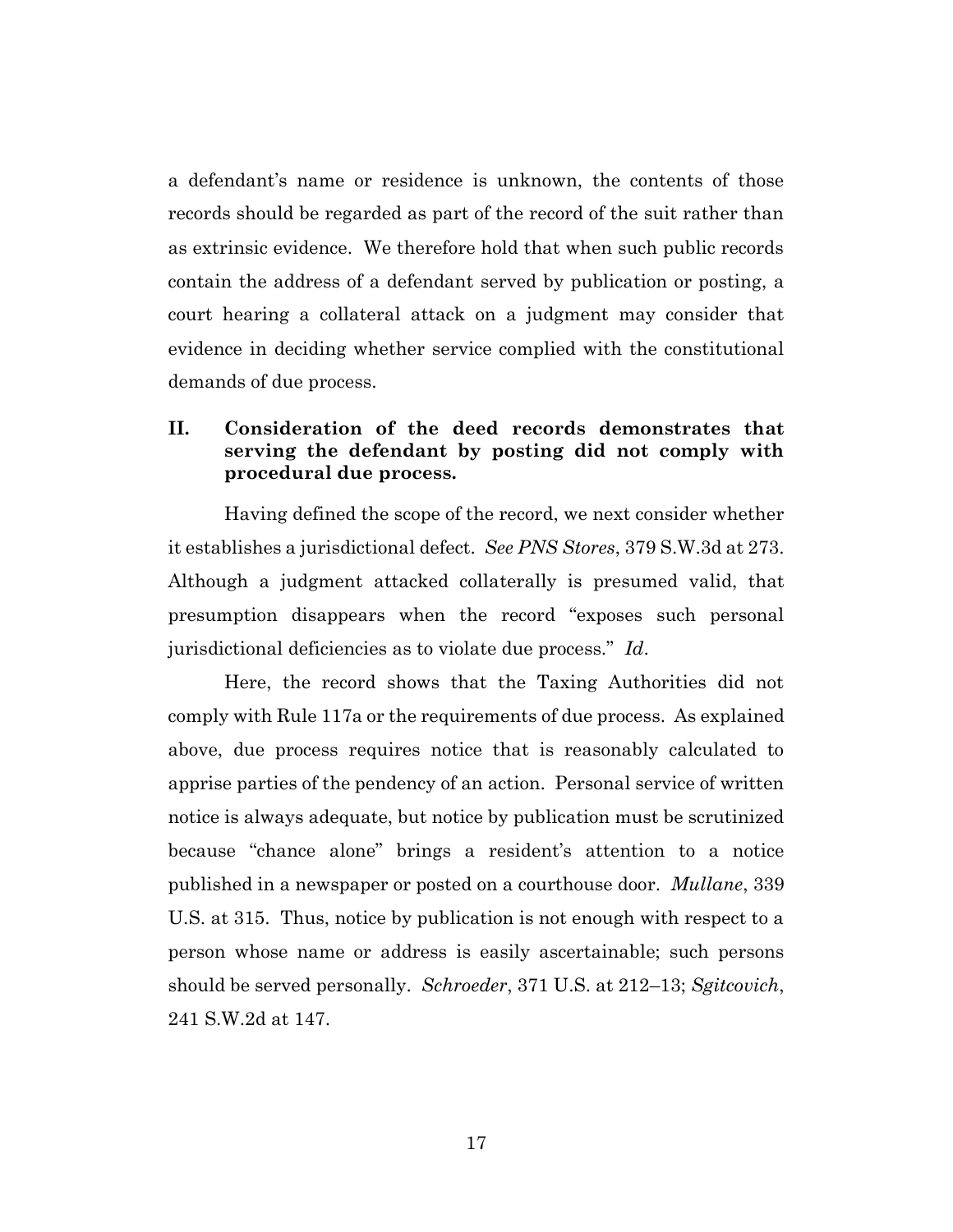There is no evidence that personal service on Elizabeth was ever attempted. The record of the underlying tax foreclosure suit does contain a statement of evidence as required by Texas Rule of Civil Procedure 244.<sup>10</sup> The statement recites that where the Taxing Authorities' search of public records showed the address of any defendant, "citation was issued for personal service . . . at such address . . . but was unserved." But the statement does not address whether an attempt was made to serve the issued citation, and the record contains no citation or return reflecting attempted personal service on any of the 500 defendants, including Elizabeth.

The parties dispute whether our Rules of Civil Procedure required that records of attempted personal service be filed with the court in 1999, at the time of the foreclosure suit. The version of Rule 107 entitled "Return of Service"—then in effect provided: "The return of the officer or authorized person executing the citation shall be endorsed on

<sup>&</sup>lt;sup>10</sup> MAP argues that the Mitchells have not produced a complete record of the foreclosure suit and that this failure is fatal to their collateral attack. Specifically, MAP points out that the Mitchells failed to produce a transcript of the testimony of the attorney for the Taxing Authorities that he diligently searched for but could not ascertain the defendants' whereabouts. We find this argument unpersuasive. As the Mitchells point out, the trial court in this suit took judicial notice of the record of the foreclosure suit. Moreover, it is unclear that a reporter's record was taken of the brief default trial in the foreclosure suit. Court reporters are not required to transcribe court proceedings unless a party requests it, *see* TEX. GOV'T CODE § 52.046(a), which Elizabeth could not do because she was not present. Even if a transcript was taken in 1999, court reporters are only required to preserve their notes for three years. *Id.* § 52.046(a)(4). This potential unavailability of transcripts is precisely why Rule 244 requires a statement of evidence. The statement creates a record of the evidence supporting a default judgment arising from notice by publication or posting. We conclude that parties may rely on that statement in lieu of a transcript.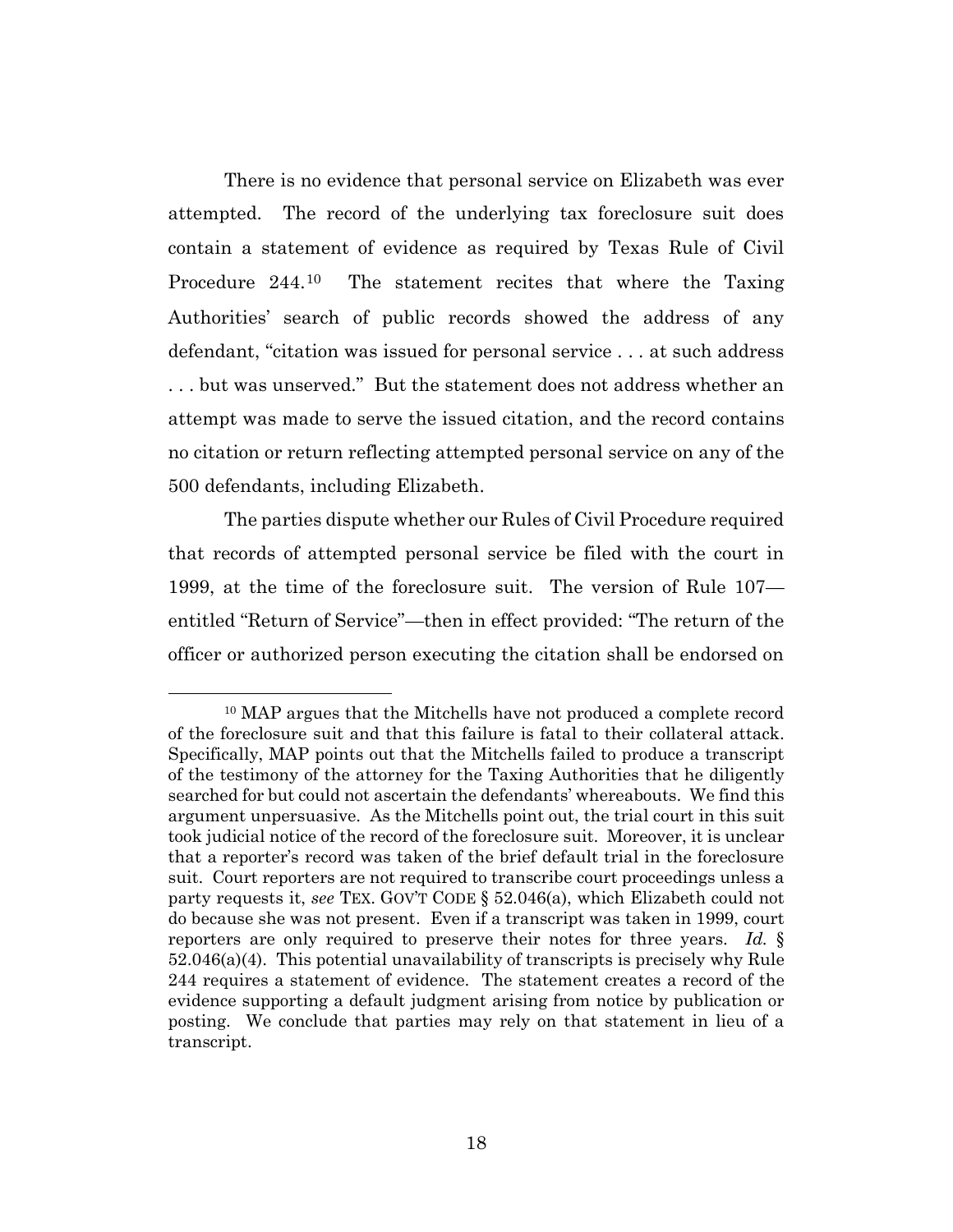or attached to the same; it shall state when the citation was served and the manner of service and be signed by the officer officially or by the authorized person." TEX. R. CIV. P. 107 (1990, amended 2011). It further provided that "when the officer or authorized person has not served the citation, the return shall show the diligence used by the officer or authorized person to execute the same and the cause of failure to execute it, and where the defendant is to be found, if he can ascertain." *Id*. In addition, Rule 25 required then (and requires now) that the clerk's file show, "in brief form, the officer's return on the process." TEX. R. CIV. P.  $25^{11}$ 

Thus, if the Taxing Authorities had attempted to serve Elizabeth personally in compliance with our rules, the record of the underlying tax foreclosure suit should reflect it. It does not.<sup>12</sup>

MAP argues that the absence of citations in the record cannot be treated as affirmative proof that the Taxing Authorities did not attempt

<sup>11</sup> The parties also dispute the relevance and applicability of Rule 99. Currently, Rule 99 requires that the clerk retain a copy of citation in the court's file. TEX. R. CIV. P. 99. In 1999, Rule 99 did not have this requirement. Given that Rule 107 (both now and in 1999) requires retention of copies of the return, however, consideration of Rule 99 is unnecessary to resolve the issue.

<sup>12</sup> We have held that it is "the established law of this State that it is imperative and essential that the record affirmatively show a strict compliance with the provided mode of service." *McKanna v. Edgar*, 388 S.W.2d 927, 929 (Tex. 1965). Specifically, we have held that a failure to comply with the requirements of Rule 107 renders a default judgment invalid. *Hubicki v. Festina*, 226 S.W.3d 405, 408 (Tex. 2007) (per curiam). In *Hubicki*, we held that the respondent's failure to establish return of service in compliance with the requirements of Rule 107 rendered service ineffective. *Id.* "Under these circumstances, as a matter of law, Festina failed to establish that alternative service . . . was reasonably calculated to provide Hubicki with notice of the proceedings." *Id.*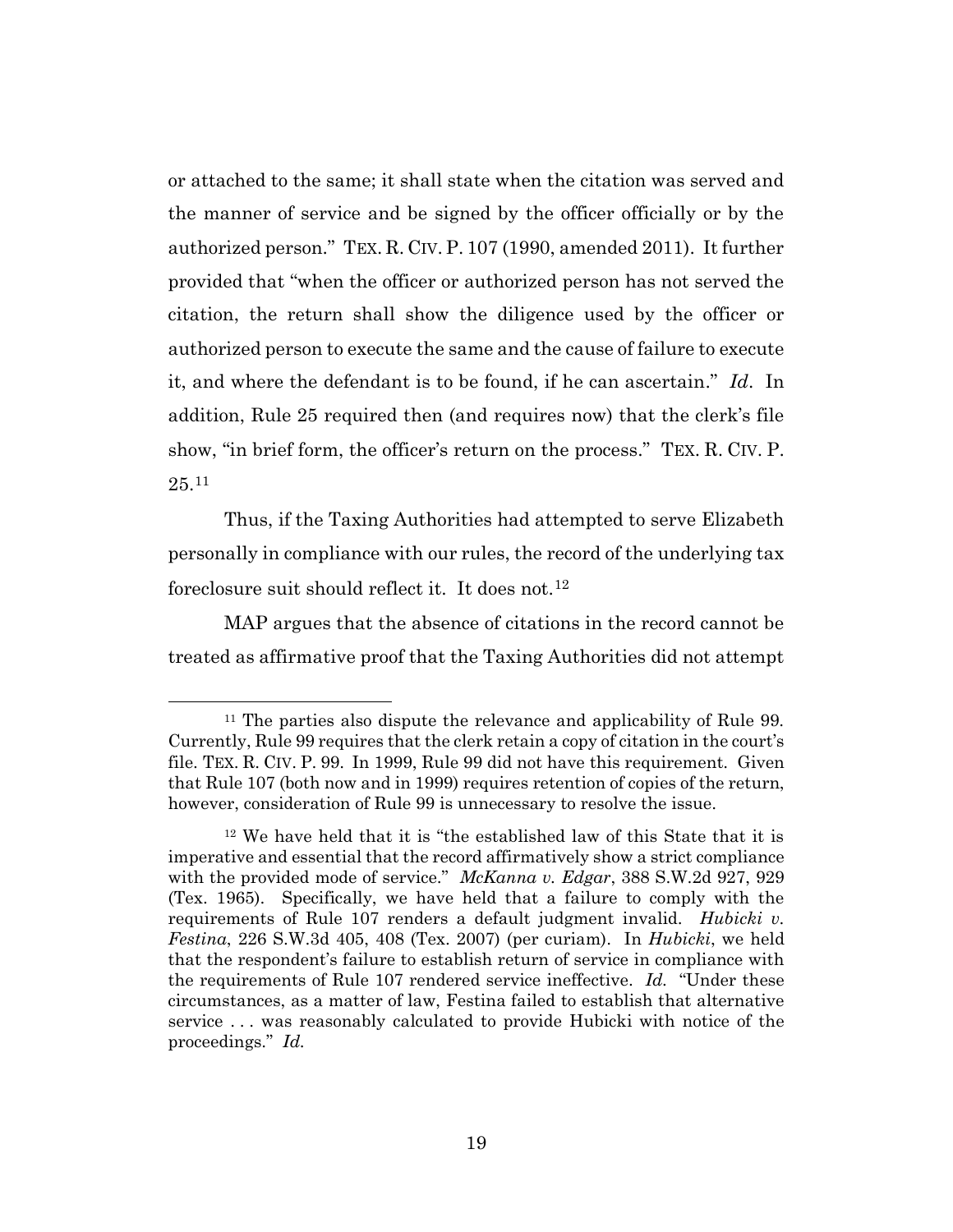personal service. We have noted that "unless the party contesting service presents a preponderance of evidence to the contrary—for example, the party's testimony along with corroborating facts or circumstances—the officer's return of service is sufficient proof that the citation and petition were properly served." *State v. Bristol Hotel Asset Co.*, 65 S.W.3d 638, 648 (Tex. 2001). Citations are also treated as presumptive evidence of service, unless the party challenging service carries its burden of showing, by a preponderance of the evidence, that service was not effected. *Ward v. Nava*, 488 S.W.2d 736, 738 (Tex. 1972). These principles do not apply here, however, because no citation or return for Elizabeth appears in the record.

Because Elizabeth was not personally served, constitutional principles of due process and Rule 117a required the Taxing Authorities to conduct a diligent inquiry regarding her residence before serving her by posting. *See supra* Part I. The statement of evidence reflects the testimony of the Taxing Authorities' counsel that public records were searched for the defendants' addresses, and counsel stated in his affidavit that the names and residences of the defendant owners being served by publication could not be ascertained after diligent inquiry. But the assertion that not one of the approximately 500 defendants had an identifiable address strains credulity. And the recorded warranty deeds bearing Elizabeth's post office box address reveal that, as to her, the Taxing Authorities either did not complete the diligent records search they claimed or did not act on its results. Thus, the recitation in the judgment that the Taxing Authorities exercised diligence "rings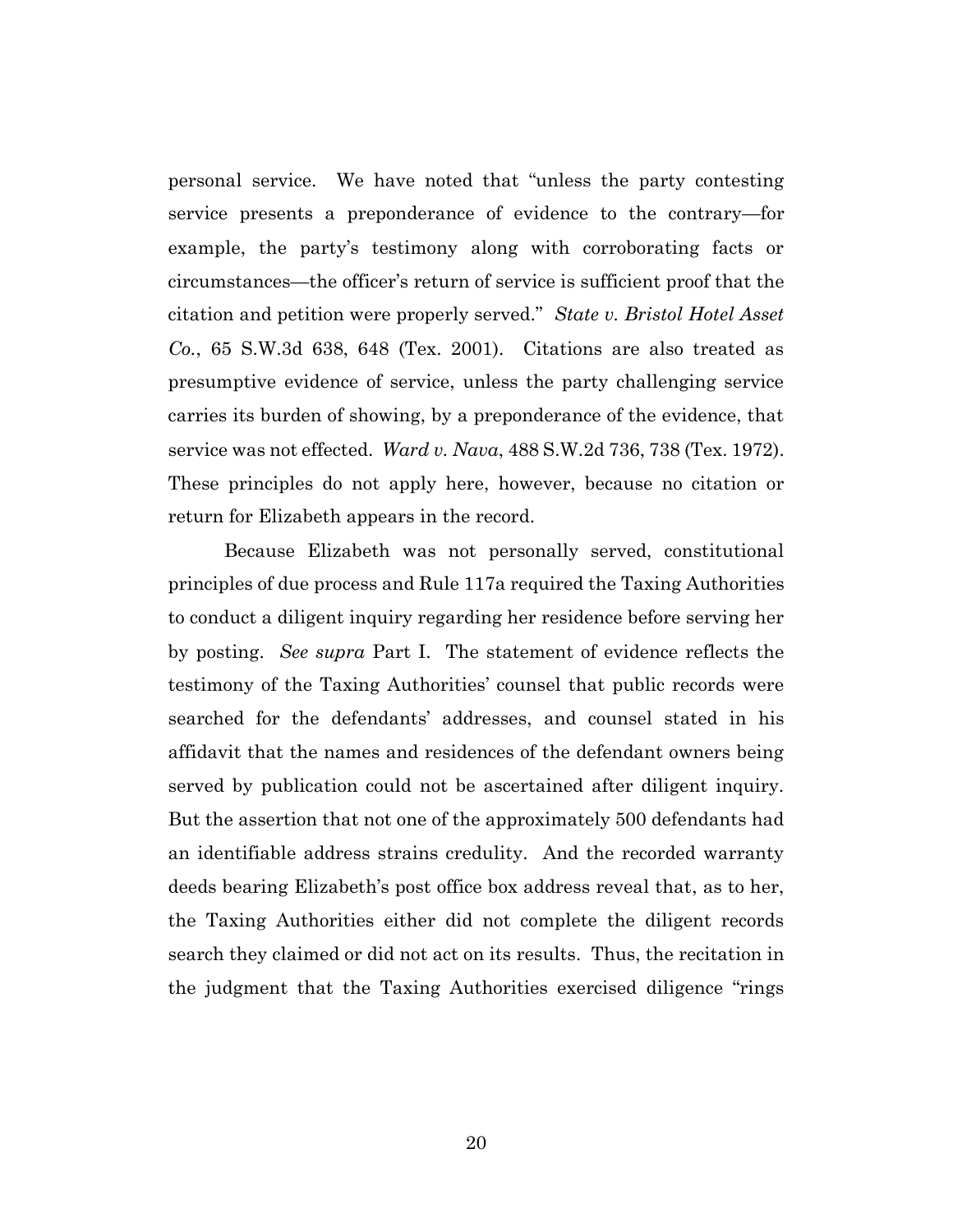hollow," as Chief Justice Alley observed. 615 S.W.3d at 230 (Alley, C.J., concurring).

MAP argues that a post office box is not a "residence," so "proof that the taxing entities were aware of [Elizabeth's] P.O. Box does not negate their lawyers' statement that her *residence* was unknown, which is all Rule 117a requires for citation by publication." This argument is beside the point. "[O]ne desirous of actually informing" Elizabeth of the suit could simply have sent notice to her post office box. *Mullane*, 339 U.S. at 315. There is no evidence that the Taxing Authorities did so here.

When the record underlying the tax foreclosure judgment, including the eight warranty deeds, is considered in its entirety, it demonstrates that the Taxing Authorities' service of Elizabeth by posting was insufficient to satisfy the requirements of due process. Consequently, we hold that the court handling the tax foreclosure suit did not have personal jurisdiction over Elizabeth. *See PNS Stores*, 379 S.W.3d at 273 (holding that the "record affirmatively demonstrates a jurisdictional defect sufficient to void a judgment when it . . . exposes such personal jurisdictional deficiencies as to violate due process").<sup>13</sup>

<sup>13</sup> MAP argues that, as in *PNS Stores*, any defect in service on Elizabeth was "merely technical." We disagree. The defendant in *PNS Stores* was personally served; the defects involved failures to comply with all of the requirements of Rules 106 and 107, including, among other things, failure to list the exact time service was performed and failure to state that PNS was served through its registered agent. 379 S.W.3d at 273–74. Here, as explained above, there is no evidence that Elizabeth was personally served.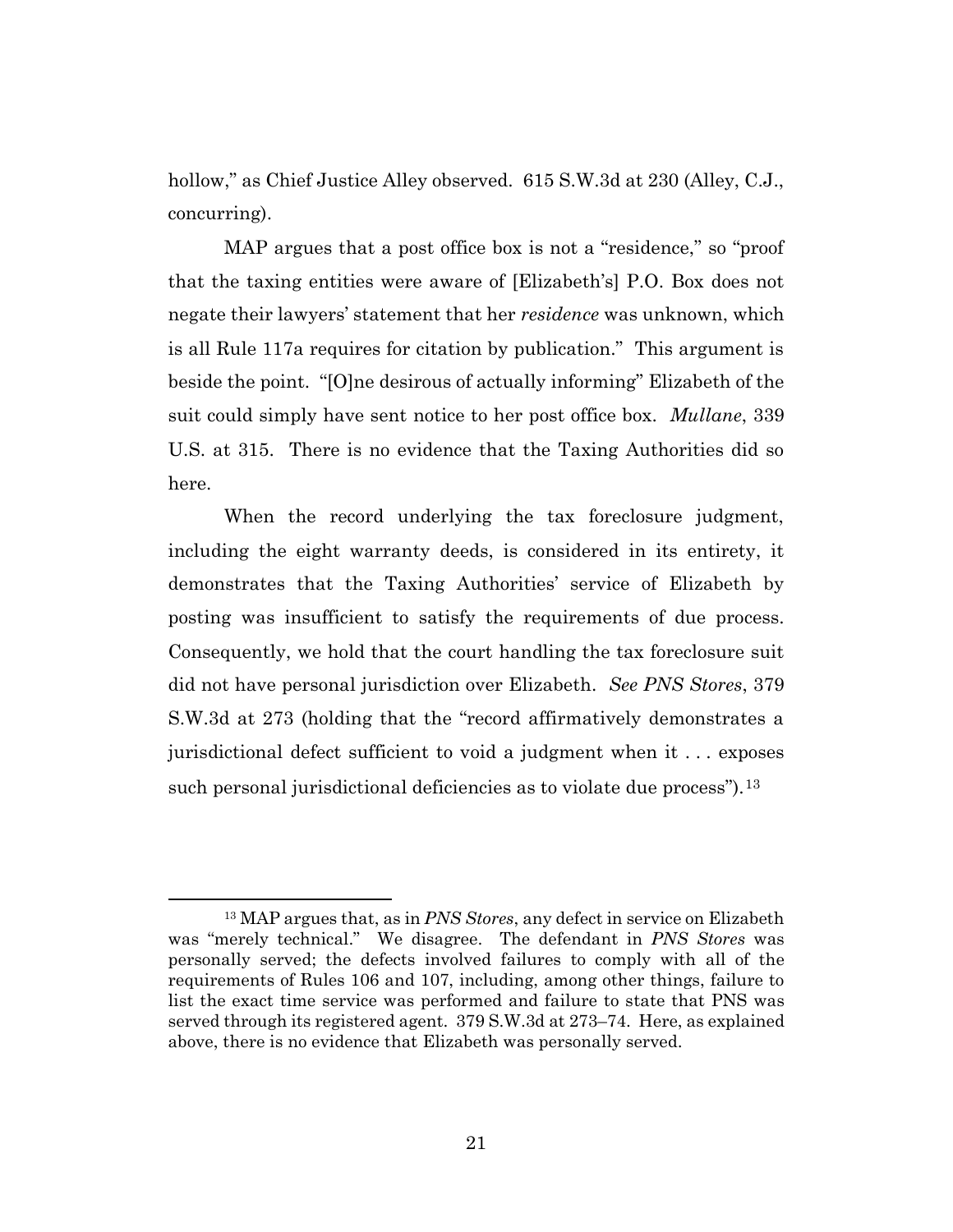# **III. None of MAP's counterarguments or defenses that are properly presented provide a basis for affirming the summary judgment.**

MAP contends that even if the foreclosure judgment violated due process, that judgment should not be declared void given the various other counterarguments and defenses it raised below. These include that the Mitchells' suit is barred by the Tax Code's statute of limitations and that the Mitchells failed to satisfy the Tax Code's preconditions for bringing suit to challenge a tax judgment. We address each of these arguments in turn.

The Tax Code provides that an action relating to title to property may not be maintained against the purchaser of the property at a tax sale unless the action is commenced "before the first anniversary of the date that the deed executed to the purchaser at the tax sale is filed of record." TEX. TAX CODE  $\S 33.54(a)(1)$ . The one-year limitation is inapplicable if a party is not served with citation in the suit to foreclose the tax lien and continues to pay taxes on the property in question during the limitations period and until the commencement of the action challenging the validity of the tax sale. *Id.* § 33.54(b).

For several reasons, the statute of limitations does not bar the Mitchells' suit here. First, state statutory requirements must give way to constitutional protections. *E.R.*, 385 S.W.3d at 566 (Texas rules "must yield to contrary precedent from the U.S. Supreme Court"). The Taxing Authorities' failure to conduct a diligent inquiry into the county records means that their service of Elizabeth by publication violated due process, which is sufficient to void a judgment. *See PNS Stores*, 379 S.W.3d at 273. As we explained in *E.R.*, "[a] complete failure of service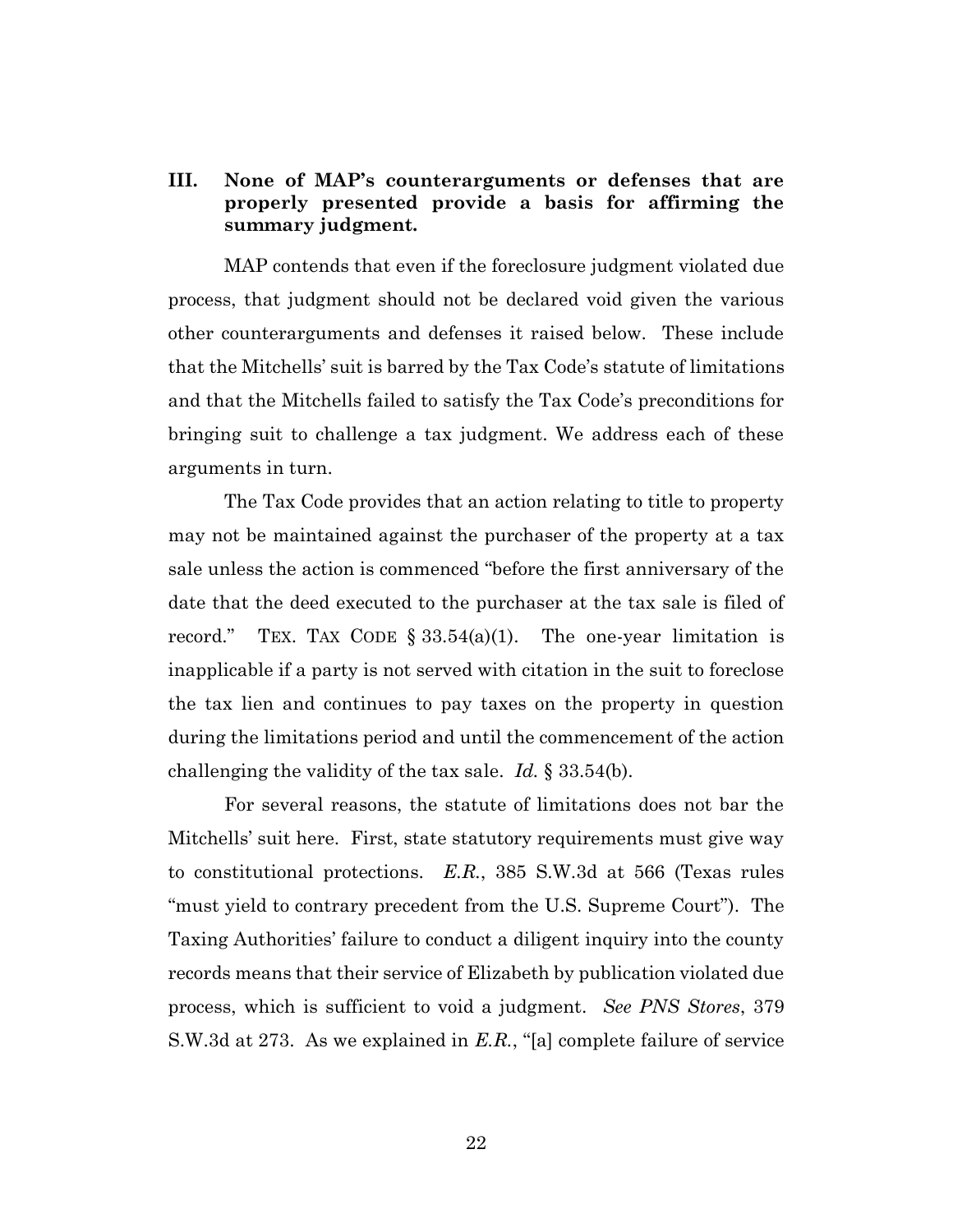deprives a litigant of due process and a trial court of personal jurisdiction; the resulting judgment is void and may be challenged at any time." 385 S.W.3d at 566.

Second, a statute of limitations "cannot place a temporal limit on a challenge to a void judgment filed by a defendant who did not receive the type of notice to which she was constitutionally entitled." *Id.* "'[A] judgment entered without notice or service is constitutionally infirm,' and some form of attack must be available when defects in personal jurisdiction violate due process." *PNS Stores*, 379 S.W.3d at 272–73 (quoting *Peralta*, 485 U.S. at 84). Thus, in *Walker v. City of Hutchinson*, the Supreme Court of the United States upheld the petitioner's due process challenge to a condemnation judgment based on insufficient notice even though it was brought outside the thirty-day window for appealing eminent domain awards provided by state statute. 352 U.S. at 114.

Applying these principles to the Texas Tax Code, the U.S. District Court for the Southern District of Texas has held that section 33.54's limitations period did not bar a mortgagee's quiet-title suit. *See Ocwen Loan Servicing, LLC v. Gonzalez Fin. Holdings, Inc.*, 77 F. Supp. 3d 584, 594 (S.D. Tex. 2015). Relying on *Mennonite* and *E.R.*, the district court concluded that a nonjudicial tax foreclosure and sale was void because the mortgagee had not received constitutionally adequate notice, and therefore its suit was not subject to the limitations period in the Tax Code. *Id.* The court echoed the Supreme Court's observation in *Peralta* that "[w]here a person has been deprived of property in a manner contrary to the most basic tenets of due process, . . . only wip[ing] the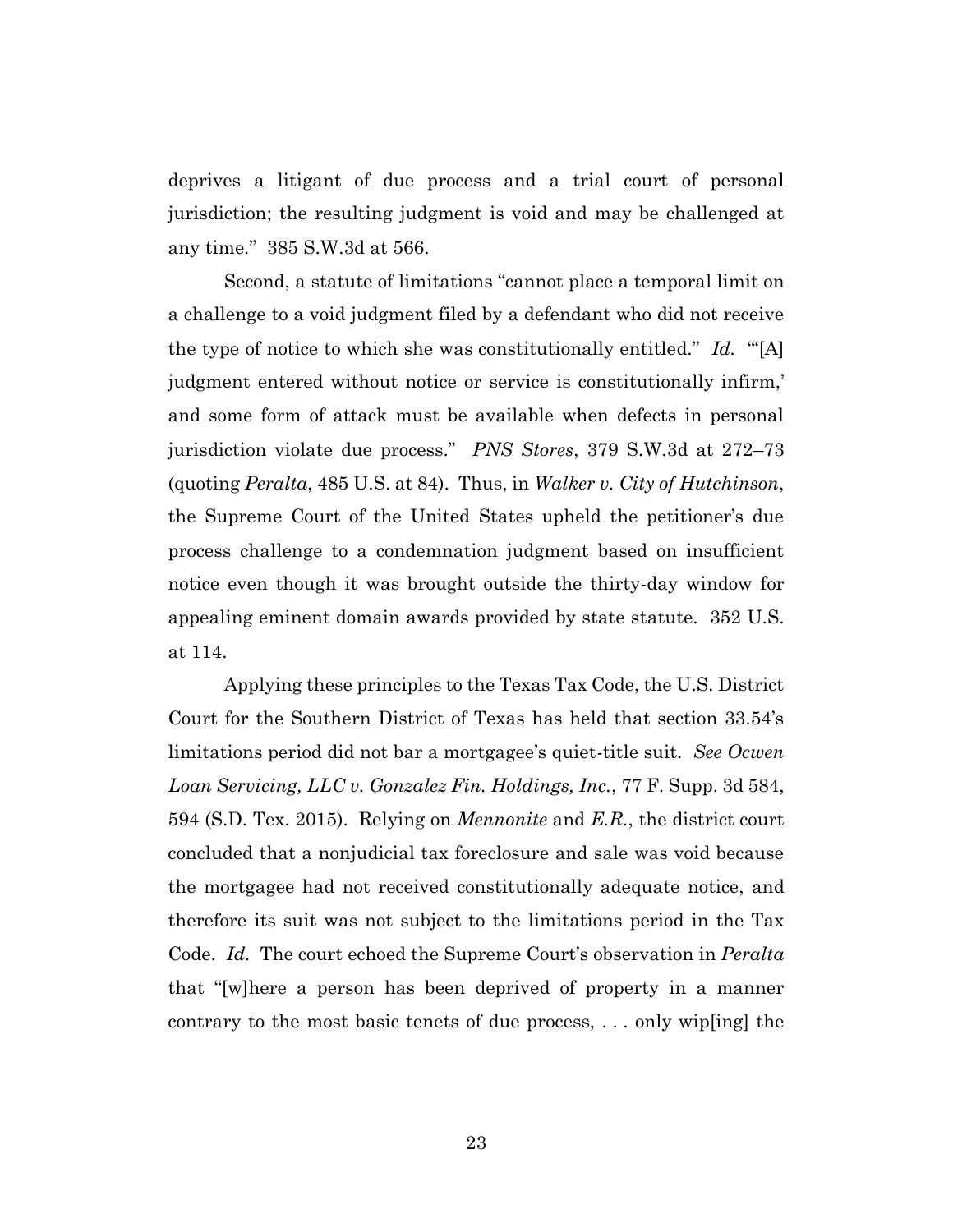slate clean . . . would . . . restore[] the petitioner to the position he would have occupied had due process of law been accorded to him in the first place." *Id.* at 592 (quoting *Peralta*, 485 U.S. at 86–87).

Finally, although MAP is correct that neither Elizabeth nor her heirs have triggered the statute's tolling provision, that fact is irrelevant because the Mitchells' suit is a "proper collateral attack, independent of the Tax Code, based on a violation of its due process rights that render[ed] the tax judgment and tax sale void." *Sec. State Bank & Tr. v. Bexar County*, 397 S.W.3d 715, 724 (Tex. App.—San Antonio 2012, pet. denied).

MAP next argues that this suit is barred by the Tax Code's requirement that "[a] person may not commence an action that challenges the validity of a tax sale under [Chapter 34] unless the person: (1) deposits into the registry of the court an amount equal to the amount of delinquent taxes, penalties, and interest specified in the judgment of foreclosure . . . plus all costs of the tax sale, or (2) files an affidavit of inability to pay." TEX. TAX CODE  $\S$  34.08(a). Requiring a deposit before a tax sale may be challenged is a reasonable method of deterring frivolous claims. But the Legislature's legitimate interest in collecting taxes and preventing meritless challenges to tax suits must accommodate a property owner's constitutional right to due process, which we have held was violated here.

The Mitchells argue that section 34.08 does not bar a collateral attack based on constitutionally infirm notice. Our courts of appeals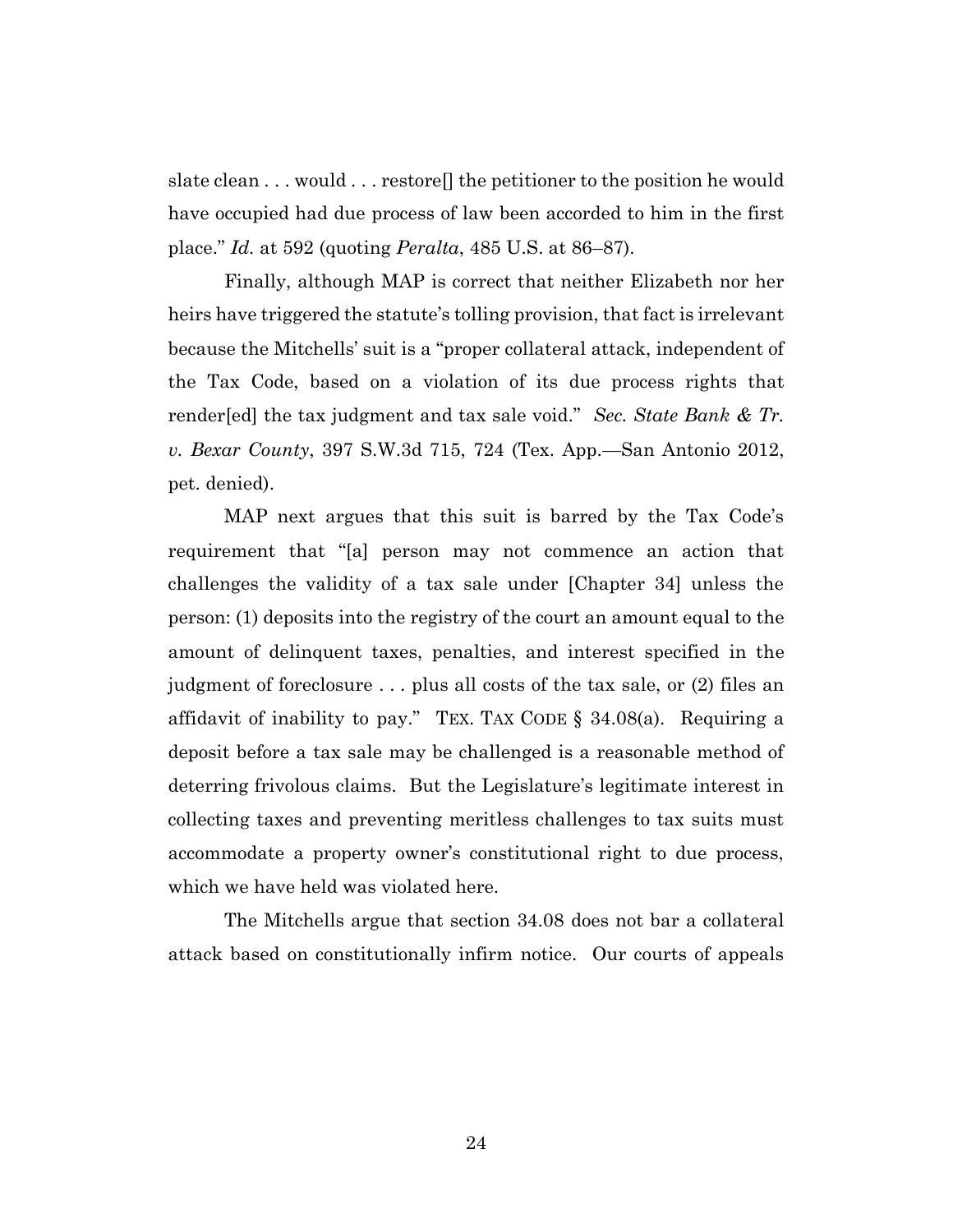have divided on this question.<sup>14</sup> We conclude that a due process violation occurring after an owner fails to pay taxes on its property does not excuse the owner from having to deposit those taxes in order to pursue a suit to recover the property. On the other hand, an owner deprived of due process is entitled to notice of the amount to be deposited and an opportunity to make the deposit or file an affidavit before its suit is dismissed. *Cf*. *John K. Harrison Holdings, LLC v. Strauss*, 221 S.W.3d 785, 789 (Tex. App.—Beaumont 2007, pet. denied) (holding that defendant's challenge to tax sale was barred by section 34.08 because court provided him an opportunity to satisfy the deposit requirement and he did not do so). Because MAP's summary judgment evidence does not conclusively establish the amount of the required deposit (including any costs of sale) and that the Mitchells failed to deposit that amount

<sup>14</sup> Some courts have rejected the argument that section 34.08's prerequisites are inapplicable to a collateral attack based on a lack of due process. *E.g.*, *Avni v. JPAD Holdings, LLC*, No. 4:18-CV-3119, 2020 WL 10762198, at \*4 (S.D. Tex. Mar. 30, 2020) (granting summary judgment on ground that plaintiff challenging tax foreclosure failed to satisfy section 34.08's prerequisites); *Roberts v. T.P. Three Enters., Inc.*, 321 S.W.3d 674, 677 (Tex. App.—Houston [14th Dist.] 2010, pet. denied) ("Having failed to comply with [section 34.08], appellants were barred from commencing their action challenging the validity of the tax sale."). But other courts considering the relationship between section 34.08's requirements and due process challenges have indicated that a failure to satisfy 34.08 does not bar a challenge based on insufficient notice. *Sec. State Bank*, 397 S.W.3d at 722–23 (holding that a lienholder's failure to comply with section 34.08 did not preclude it from challenging a tax sale because the record established a "complete lack of notice" violative of due process); *cf. Am. Homeowner Pres. Fund, LP v. Pirkle*, 475 S.W.3d 507, 525 (Tex. App.—Fort Worth 2015, pet. denied) (holding that party's failure to comply with 34.08 was inexcusable because "at no point in this series of circumstances was [it] ever deprived of a due process right, i.e., the opportunity to avail itself of statutory remedies to challenge the sale").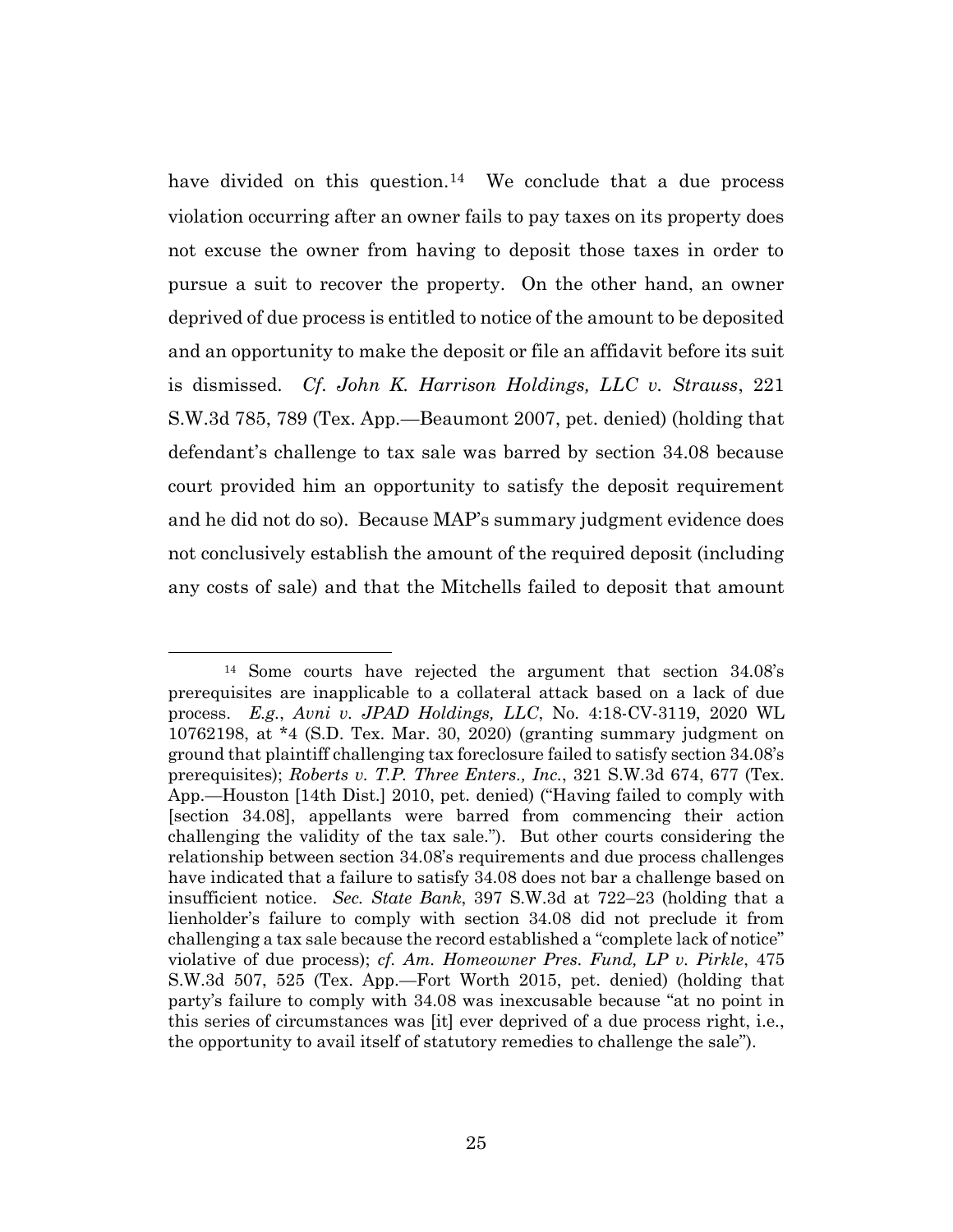when given the opportunity, we cannot affirm the summary judgment for MAP based on section 34.08. This issue remains open for further consideration on remand.

Finally, we cannot resolve MAP's laches defense in this appeal. MAP did not raise its laches defense in its motion for summary judgment, but only in its response to the Mitchells' motion for summary judgment. Nor did the Mitchells move for summary judgment against MAP on laches. Thus, in granting MAP's motion for summary judgment, the trial court did not address MAP's laches defense.

A motion for summary judgment must "state the specific grounds therefor," and "[i]ssues not expressly presented to the trial court by written motion, answer or other response shall not be considered on appeal as grounds for reversal." TEX. R. CIV. P. 166a(c). In an appeal from a summary judgment, issues to be reviewed by the appellate court must have been actually presented to and considered by the trial court. *City of Houston v. Clear Creek Basin Auth.*, 589 S.W.2d 671, 675–77 (Tex. 1979). A summary judgment cannot be affirmed on a ground not specifically presented in the motion. *Travis v. City of Mesquite*, 830 S.W.2d 94, 99–100 (Tex. 1992). Thus, the laches defense also remains open for further consideration on remand.

Although we take no position on whether laches or any other equitable doctrine can provide a valid defense to a notice-based collateral attack on a judgment transferring property, we note that our holding above regarding limitations does not necessarily resolve the issue. In *E.R.*, which addressed a judgment terminating parental rights, we held that "the statute's time limits cannot foreclose an attack by a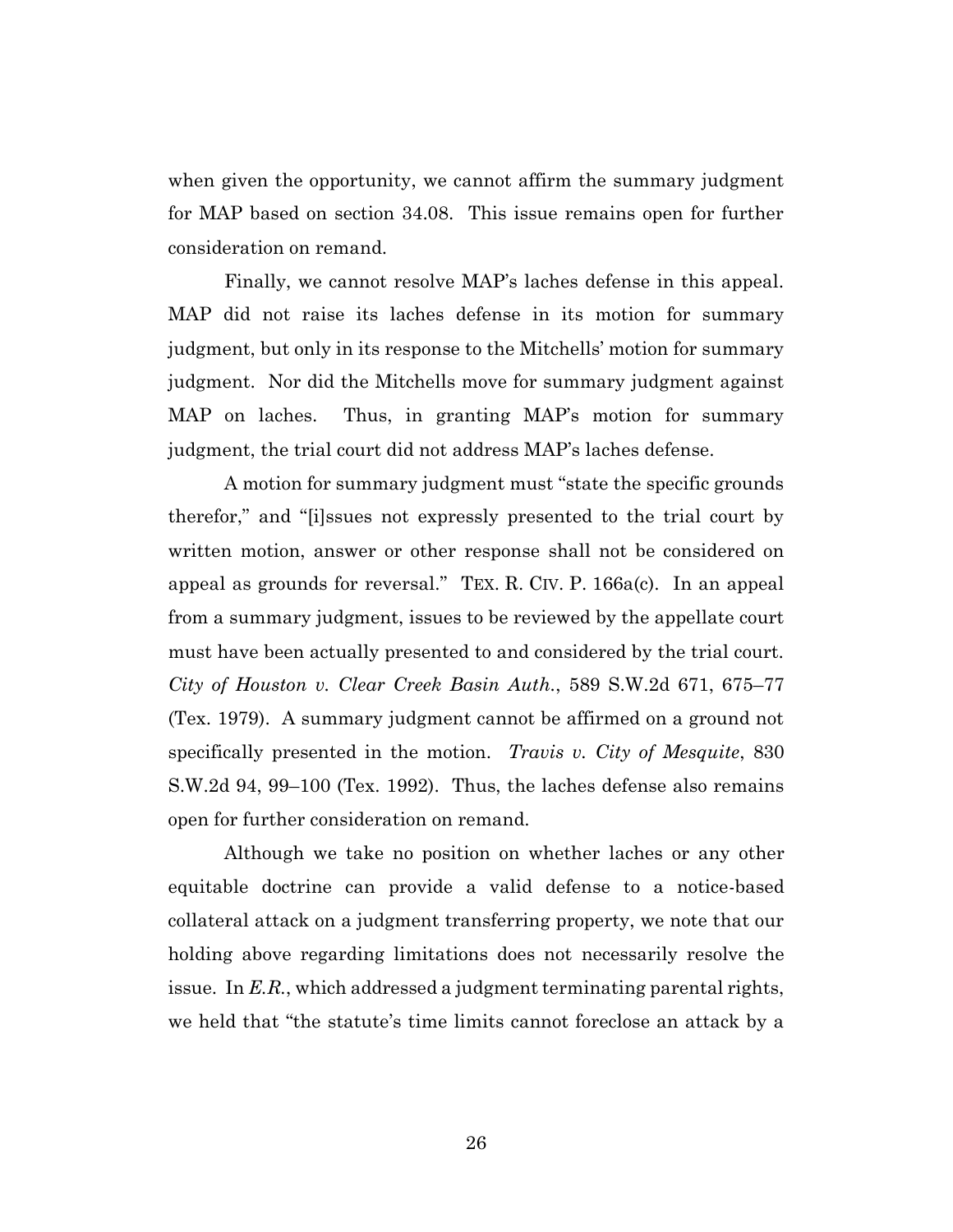parent who was deprived of constitutionally adequate notice." 385 S.W.3d at 567. Rather, "[a] void judgment . . . can be collaterally attacked at any time." *PNS Stores*, 379 S.W.3d at 272. Many jurisdictions have applied this principle to conclude that laches does not generally provide a basis for refusing relief from a void default judgment. 15

Yet *E.R.* also concluded that "[i]f, after learning that a judgment has terminated her rights, a parent unreasonably stands mute, and granting relief from the judgment would impair another party's substantial reliance interest, the trial court has discretion to deny

<sup>15</sup> *See, e.g.*, *Jackson v. FIE Corp.*, 302 F.3d 515, 523 (5th Cir. 2002); *United States v. One Toshiba Color Television*, 213 F.3d 147, 157 (3d Cir. 2000) ("[N]early overwhelming authority exists for the proposition that there are no time limits with regards to a challenge to a void judgment because of its status as a nullity; thus laches is no bar to recourse . . . ."); *Katter v. Ark. La. Gas Co.*, 765 F.2d 730, 734 (8th Cir. 1985); *Raymond v. Raymond*, 36 S.W.3d 733, 738 (Ark. 2001) (holding laches defense was misplaced because decree was void *ab initio*, so "the trial court had no jurisdiction or authority to hear the cases in the first place"); *County of San Diego v. Gorham*, 186 Cal. App. 4th 1215, 1229 (Cal. Ct. App. 2010) (observing that "neither laches nor the ordinary statute of limitation may be invoked as a defense against an action or proceeding to vacate . . . a judgment or order" void due to failure of service); *Michels v. Clemens*, 342 P.2d 693, 698 (Colo. 1959) ("A void judgment is vulnerable to a direct or collateral attack regardless of the lapse of time." (quoting *Davidson Chevrolet, Inc. v. City & Cnty. of Denver*, 330 P.2d 1116, 1118 (Colo. 1958))); *In re Adoption of D.C.*, 887 N.E.2d 950, 955 (Ind. Ct. App. 2008) ("[D]ue process protections mandate that there be no time limitations for such a fundamental challenge." (citing *Stidham v. Whelchel*, 698 N.E.2d 1152, 1154–56 (Ind. 1998))); *In re Last Will & Testament of Welch v. Welch*, 493 P.3d 400, 414 (N.M. Ct. App. 2020) ("A judgment which is void is subject to direct or collateral attack at any time." (quoting *In re Estate of Baca*, 621 P.2d 511, 513 (N.M. 1980))); *Altman v. Parker*, 123 N.E.3d 382, 384 (Ohio Ct. App. 2018) ("Laches . . . does not bar a movant seeking relief from a void judgment. The law is well settled that a void judgment is a nullity that may be attacked at any time." (citation omitted)); RESTATEMENT (SECOND) OF JUDGMENTS § 65 cmt. b.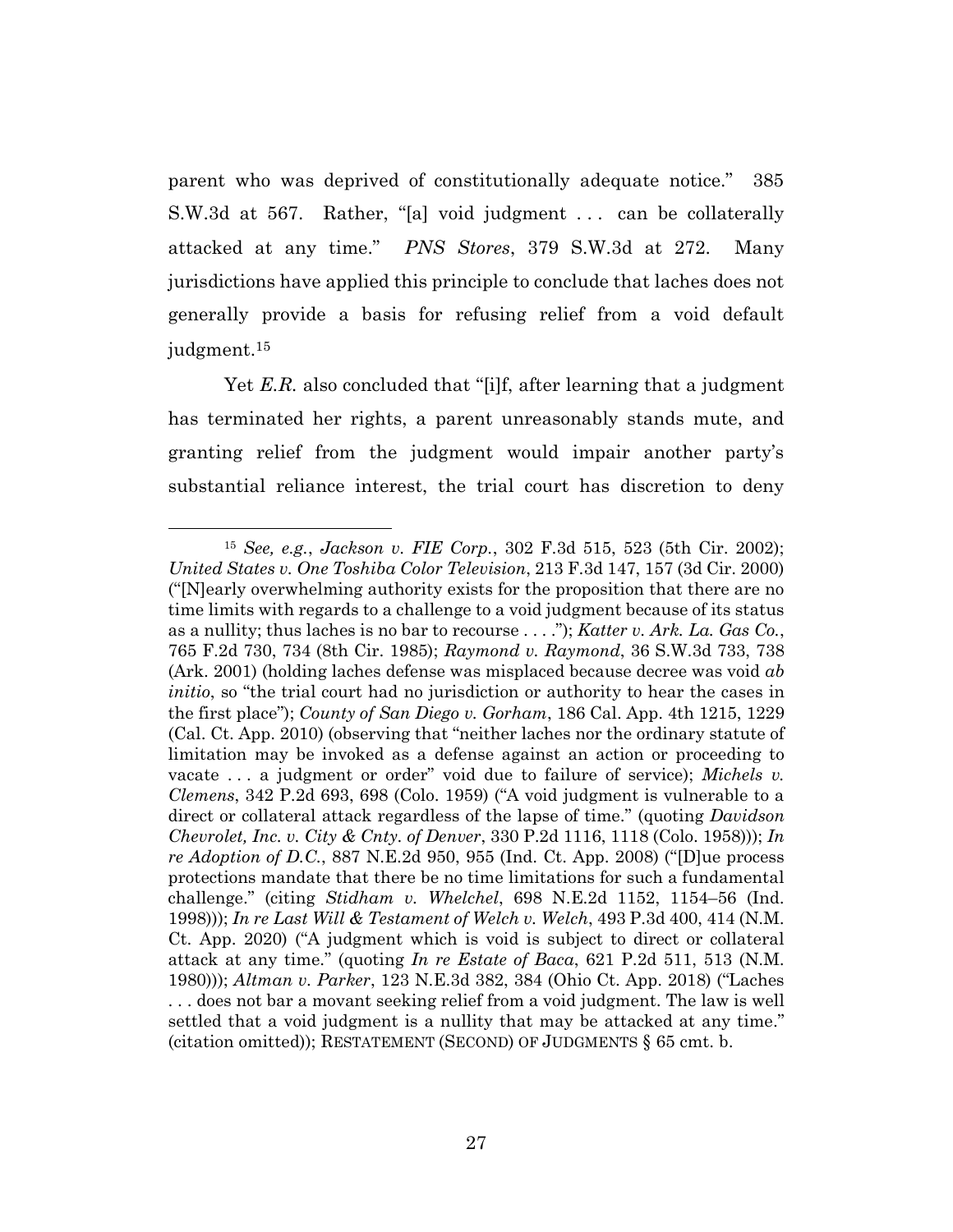relief." 385 S.W.3d at 569 (citing RESTATEMENT (SECOND) OF JUDGMENTS § 66); *see id.* at 568 n.30 (collecting cases from other states holding that laches can prevent party from challenging adoption decree). Other states and federal jurisdictions have reached similar conclusions in both adoption and non-adoption contexts.16 We noted in *E.R.*, however, that "a judgment debtor's post-judgment diligence may be irrelevant in cases involving a default judgment for money damages." *Id.* at 569.

This case differs from *E.R.* in that the default judgment transfers real property rather than terminating the parent-child relationship or awarding money damages. In addition, the parties bringing the collateral attack here are the heirs of the person deprived of due process. The record is devoid of information regarding how and when they learned of the judgment. On remand, the parties are free to address these legal authorities, identify other relevant authorities for the trial court to consider, and offer evidence of any facts and circumstances relevant to MAP's laches defense.

<sup>16</sup> *See, e.g.*, *Stansell v. Revolutionary Armed Forces of Colombia*, 771 F.3d 713, 737 (11th Cir. 2014) (holding that although motion to set aside judgment for voidness is generally not subject to a typical laches analysis, "there are limitations on this doctrine . . . [including] that objections to personal jurisdiction (unlike subject matter jurisdiction) are generally waivable" (quoting *In re Worldwide Web Sys., Inc.*, 328 F.3d 1291, 1299 (11th Cir. 2003))); *Abernathy v. Mitchell*, 406 So. 2d 862, 864 (Ala. 1981); *Abushmais v. Erby*, 652 S.E.2d 549, 552 (Ga. 2007) ("That is not to say . . . that there is no defense available to an equitable attack on a void judgment." (first citing *Howington v. Howington*, 637 S.E.2d 389 (Ga. 2006); then citing *Watson v. Watson*, 218 S.E.2d 863 (Ga. 1975))); *cf. Katter*, 765 F.2d at 734 (noting that the principles of Restatement section 66 are "essentially equivalent to those of equitable estoppel").